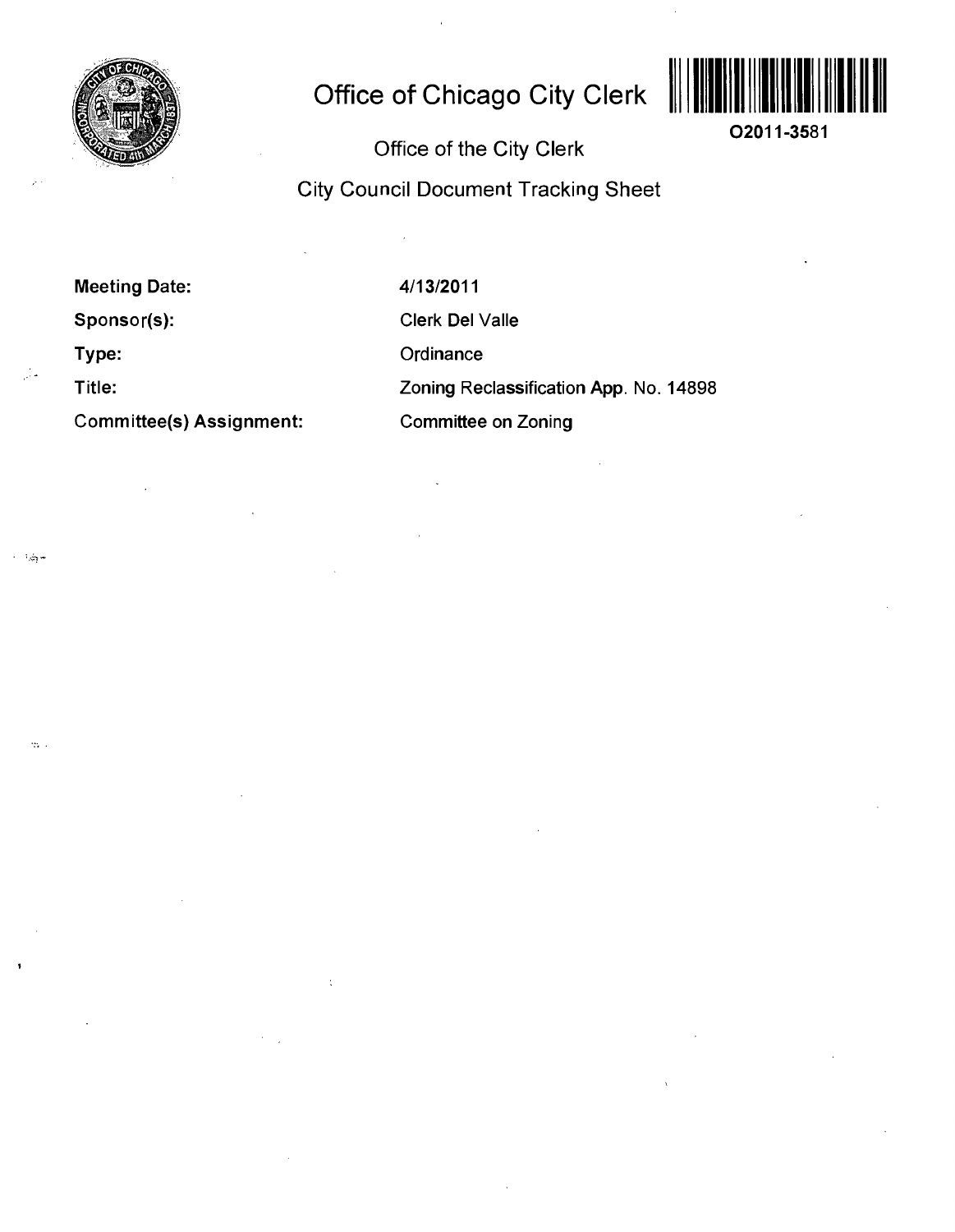# **ORDINANCE**

îπ

# **BE IT ORDAINED BY THE CITY COUNCIL OF THE CITY OF CHICAGO:**

SECTION 1. Title 17 of the Municipal Code, the Chicago Zoning Ordinance,

be amended by changing all the **B**3-2 Community Shopping District symbols and

indications as shown on Map No. 3-G in the area bounded by

a line 170 feet northwest of the intersection of West Chicago Avenue and North Milwaukee Avenue, as measured at the easterly right-of-way line of North Milwaukee Avenue and perpendicular thereto; the alley next northeast of and parallel to North Milwaukee Avenue; aline 145.70 feet northwest of the intersection of West Chicago Avenue and North Milwaukee Avenue, as measured at the easterly right-of-way line of North Milwaukee Avenue and perpendicular thereto; and North Milwaukee Avenue,

to those of an B3-3 Community Shopping District, and a corresponding use district is

hereby established in the area above described.

套

SECTION 2. This ordinance shall be in force and effect from and after its -HI'. passage and due publication.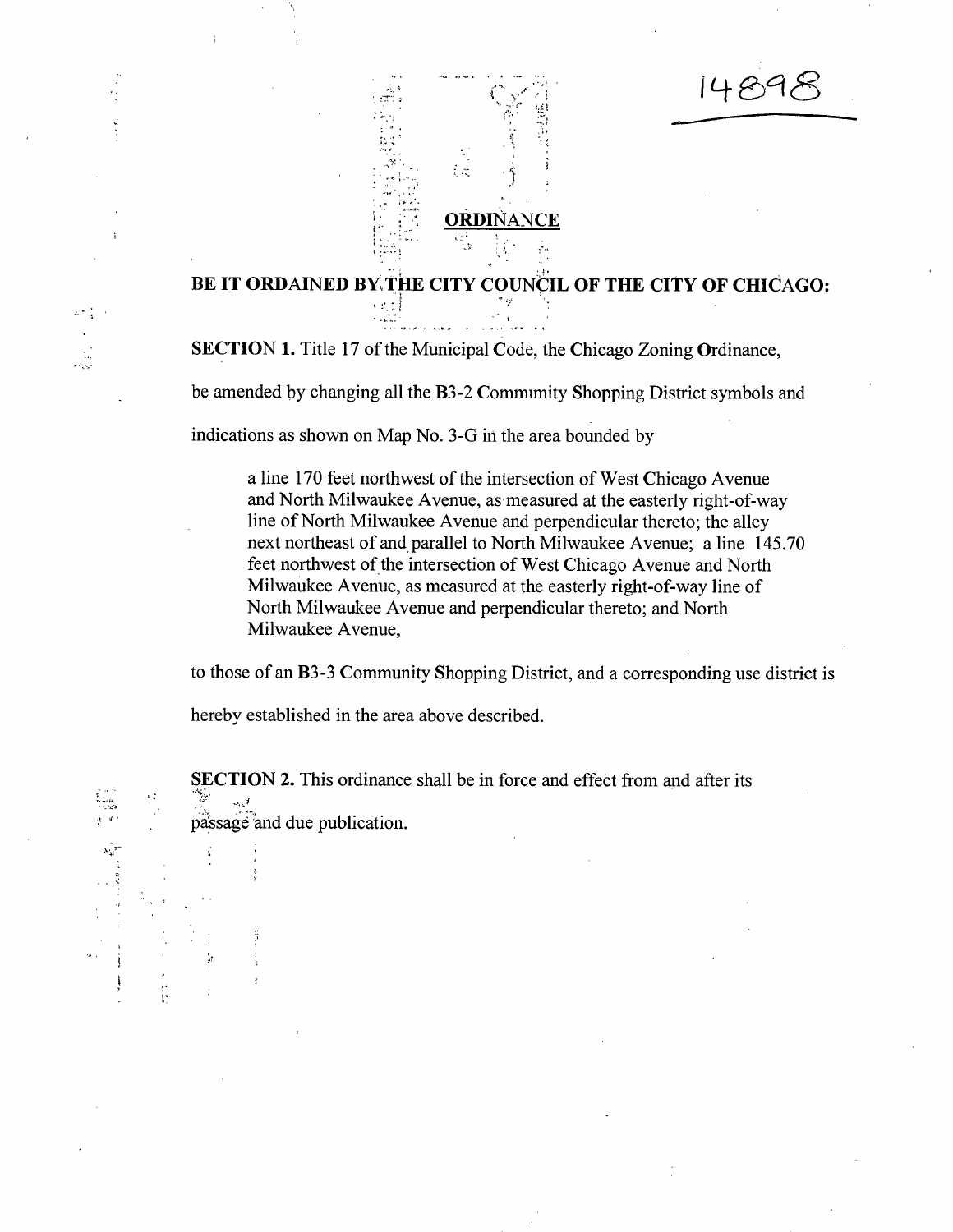# **Document No. PO2005: <sup>1863</sup>**

| <b>REFERRED TO COMMITTEE ON</b><br><b>ZONING</b> |                 |
|--------------------------------------------------|-----------------|
| $APR - 62005$                                    |                 |
| $-9.7$                                           |                 |
| City Clork                                       | City of Chicago |

 $FILE # 14898$  $27$ WARD.  $3 - 9$  $MAP$ **PAGE**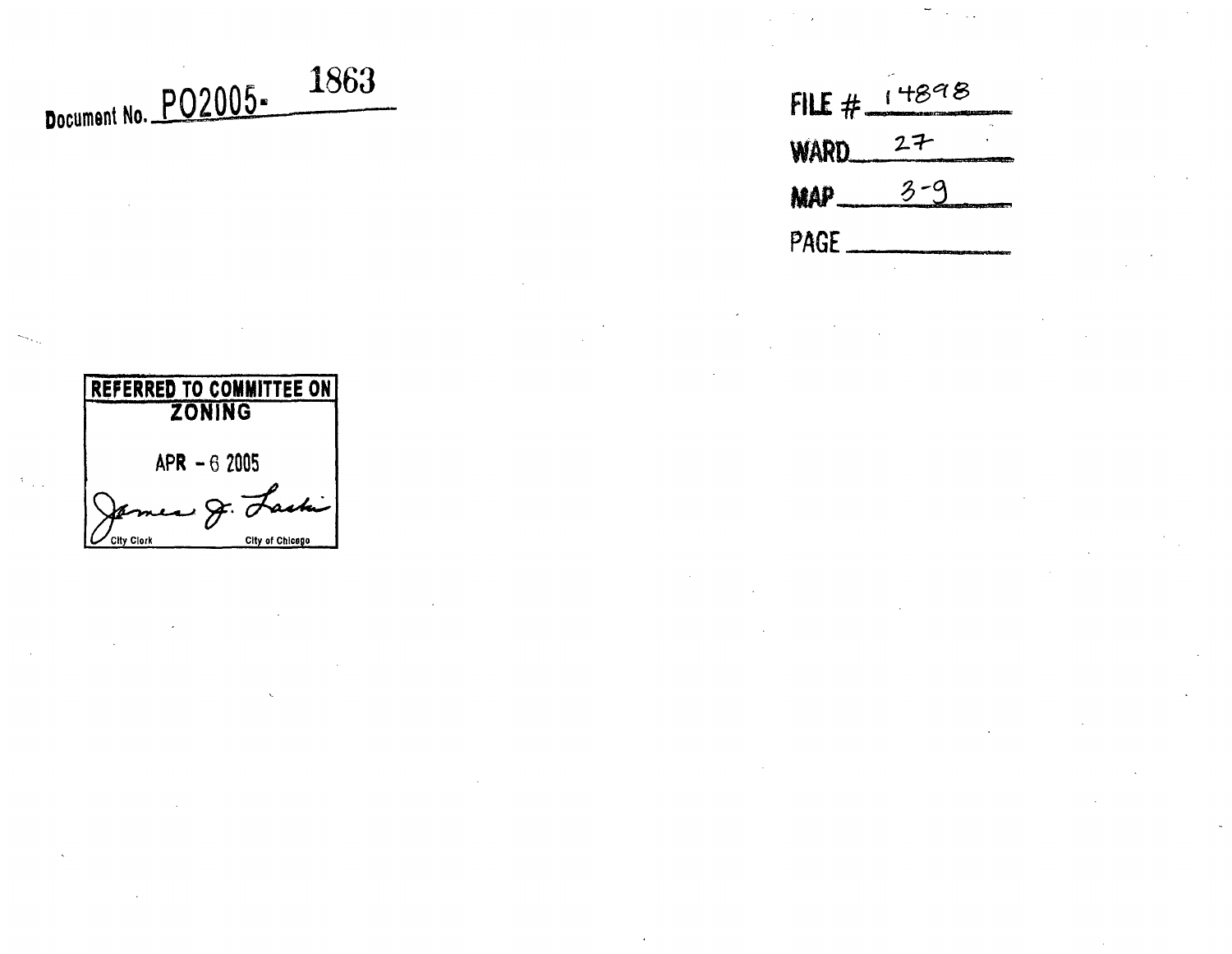**CITY OF CHICAGO** 

# **APPLICATION FOR AN AMENDMENT TO** 4-005 **THE CHICAGO ZONING ORDINANCE**

- $1.$ ADDRESS of the property Applicant is seeking to rezone: 815 N. Milwaukee
- 2. APPLICANT: Jose Rogue c/o James J. Banks. 221 N. LaSalle. Suite 3800. Chicago. IL 60601 ADDRESS:  $231676^{\text{th}}$  Ct. CITY: Elmwood Park STATE: IL ZIP CODE: 60707 PHONE: (312) 782-1983 CONTACT PERSON: James J. Banks, Esq. **Attorney for Applicant**  3. Is the Applicant the owner of the property YES X NO
- OWNER: same as above ADDRESS: same as above CITY: STATE: ZIPCODE: PHONE: (312) 782-1983 CONTACT PERSON: James J. Banks, Esq. **Attorney for Applicant**
- 4. On what date did the ovmer acquire legal title to the subject property?
- 5. Has the present owner previously rezoned this property? If Yes, when? no
- 6. Present Zoning: B3-2 Community Shopping District Proposed Zoning: B3-3 Community Shopping District
- 7. Current Use of this property: The property is currently improved with a two-story brick building.
- 8. Reason for rezoning the subject property: To permit the mixed-use redevelopment of the subject property.
- 9. What will be the actual use of the property after the rezoning? Indicate the number of dwelling units; number of parking spaces; approximate square footage of any commercial space; and height of the proposed building. (BE SPECIFIC) The existing two-story brick building will be raised, and the property will be improved with a new mixed-use building containing conunercial space at grade and 3 dwelling units above.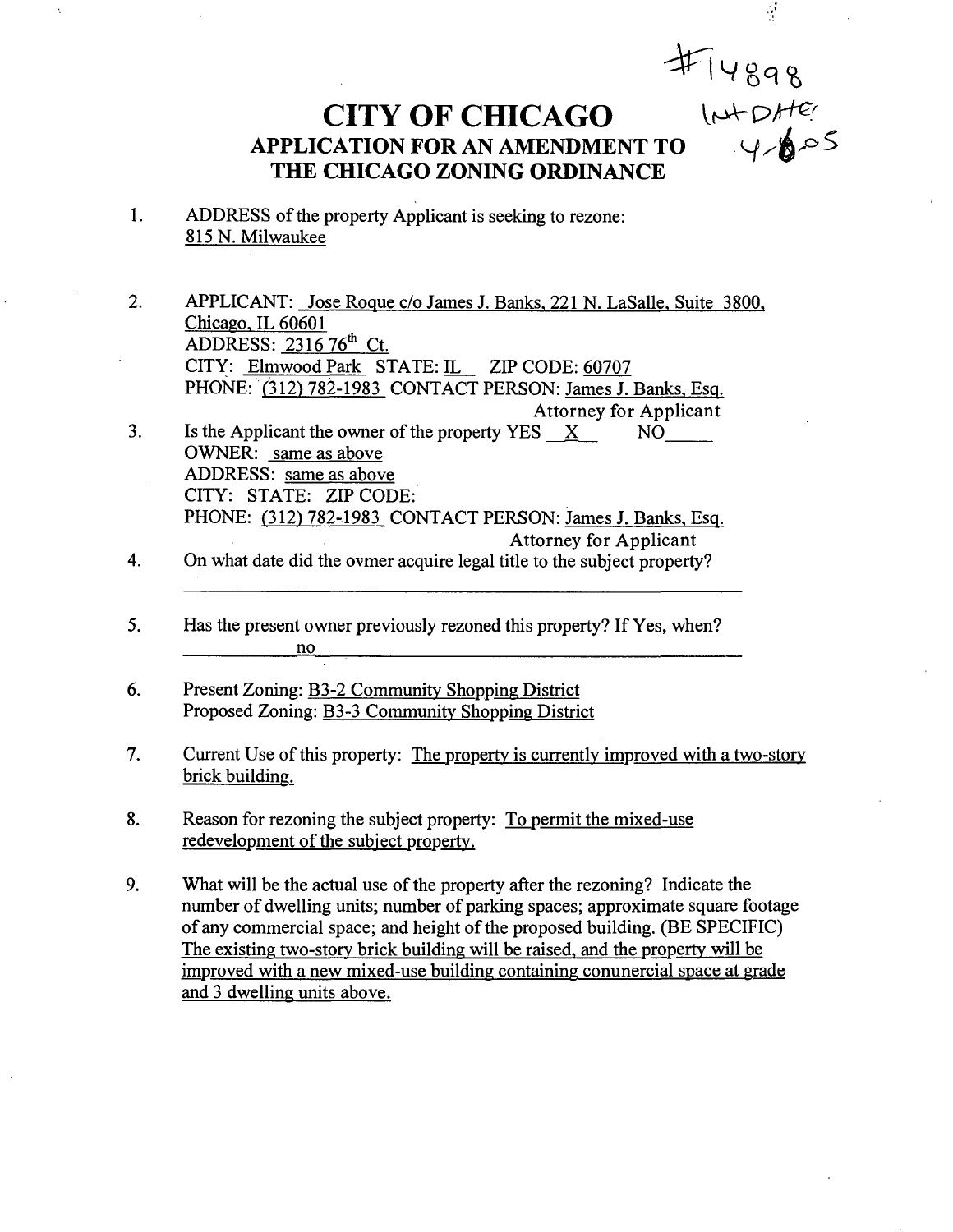# COUNTY OF COOK STATE OF ILLINOIS

Jose Roque, being first duly swom on oath, states that all of the above statements and the statements contained in the documents submitted herewith are true and correct.

<u>Sase T. Logue</u>

 $\mathcal{L}$ 

Subscribed and Swom to before me this

 $\frac{\Delta}{\del x}$  day of  $\frac{\mathrm{Mart}_{\mathrm{w}}}{\mathrm{Mart}}$ , 2005.

 $\Delta$ otary Public



For Office Use Only

Date of Introduction:

File Number:

Ward: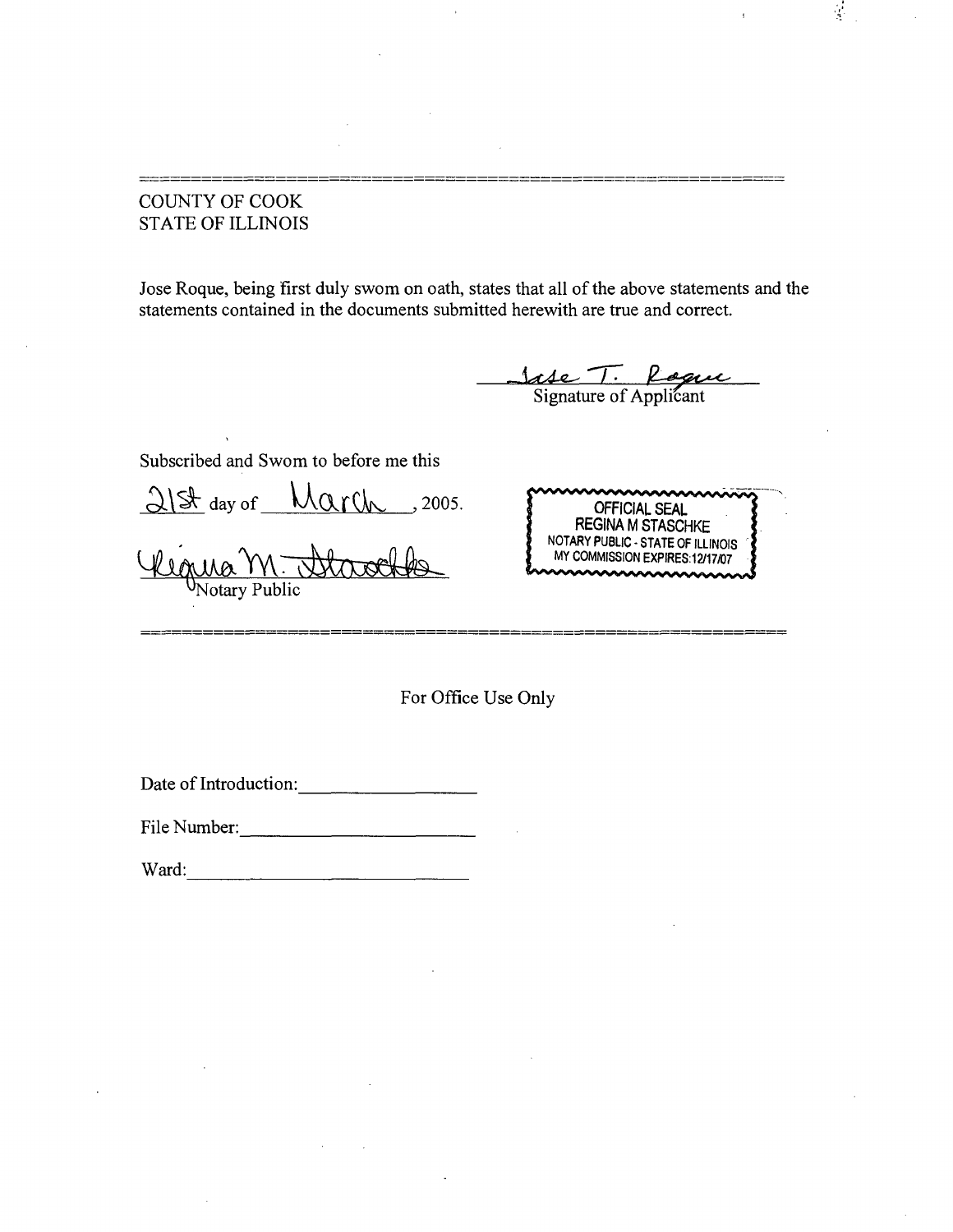# **PROFESSIONALS ASSOCIATED SURVEY, INC.**

PROFESSIONAL DESIGN FIRM REGISTRATION NO. 0011129145

7100 N. TRIPP AVENUE LINCOLNWOOD, ILLINOIS 60712

# **PLAT OF SURVEY** OF

TEL: (847) 675-3000 FAX: (847) 675-2167

 $\sim 10$ 

<u>alline </u>  $\overline{\text{NOFTH}}$ 

LOT 9 (EXCEPT THAT PART IF ANY TAKEN OR USED BY THE CITY OF CHICAGO IN<br>CONNECTION WITH THE SUBWAY CONSTRUCTION UNDERNEATH MILWAUKEE AVENUE) IN<br>BLOCK 8 IN ELSTON ADDITION TO CHICAGO, A SUBDIVISION IN SECTION 5, TOWNSHIP 39<br>

**LOCK** O.O.NE.A

**ANSIST** 

 $40<sub>2</sub>$ 

**CONSTRUCTION AND RELATIONS** 

 $40<sub>o</sub>$ 

 $\mathcal{L}_{\mathcal{O}}$ 

**HARCOCCO AND READWAY** 

**ALLS** 

 $0, 4$ ؉

 $\epsilon_{\rm b}$ 

TOTAL NET AREA: 2,506.92 SQ.FT.

COMMONLY KNOWN AS: 815 NORTH MILWAUKEE AVENUE, CHICAGO, ILLINOIS.

North Line of W. Chicogo Avenue

THE LEGAL DESCRIPTION SHOWN ON THE PLAT HEREON DRAWN IS A COPY OF THE ORDER, AND FOR ACCURACY SHOULD BE COMPARED WTTH THE TITLE OR DEED, DIMENSIONS ARE NOT TO BE ASSUMED FROM SCALING. BUILDING LINES AND EASEMENTS ARE SHOWN ONLY WHERE<br>THEY ARE SO RECORDED IN THE MAPS, OTHERWISE REFER TO<br>YOUR DEED OR ABSTRACT.

**ANY AREA CENTER** 

| Order No. 98-43033                 |  |  |
|------------------------------------|--|--|
| Scale: $1$ inch = $16$ feet.       |  |  |
| Date: December 23, 2004            |  |  |
| Ordered by: J. ROQUE PLUMBING INC. |  |  |
|                                    |  |  |

Ĵ.



 $\ddot{\phantom{0}}$  $\ddot{\phantom{0}}$ 

 $c^{\dagger}_{\mu}$ 

THIS PROFESSIONAL SERVICE CONFORMS TO THE ILLINOIS MINIMUM STANDARDS FOR BOUNDARY SURVEY. THIS SURVEY HAS BEEN ORDERED FOR SURFACE DIMENSIONS ONLY. NOT FOR ELEVATIONS. THIS IS NOT AN ALTA SURVEY.

COMPARE ALL POINTS BEFORE BUILDING BY SAME AND AT ONCE REPORT ANY DIFFERENCE.

State of Ilinois<br>County of Cook<sup>8.8.</sup>

We, PROFESSIONALS ASSOCIATED SURVEY INC., do hereby that we have smygred the above described property and that, to the best of our lowyledge, the plat hcrcan drawn is an acctirate representation of said empty.

IL. PROF. LAND DRAWN BY: D.B iSB EXP. DATE NOV. 30,2006.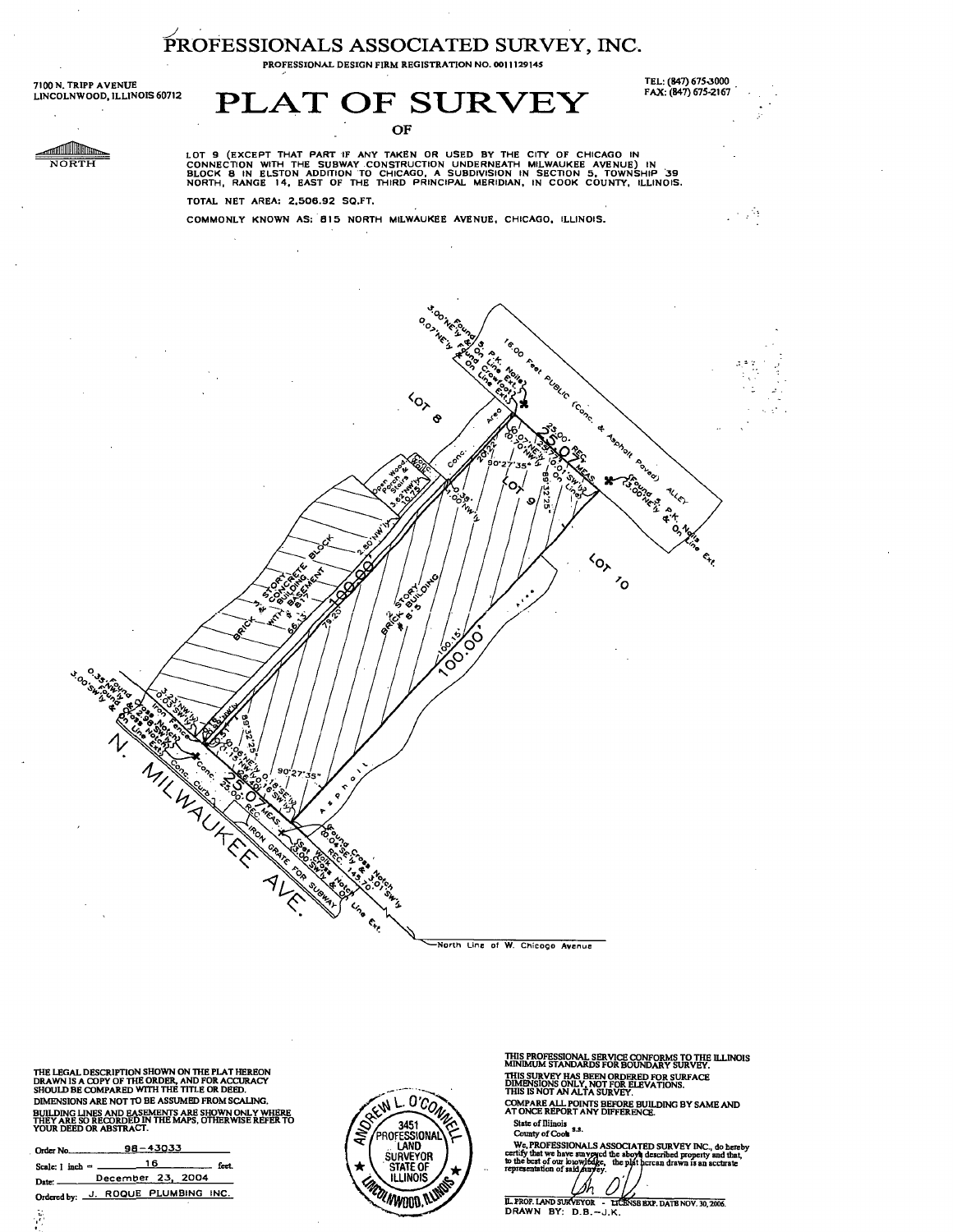#### **Written Notice. Form of Affidavit: Section 17-13-0107**  March 21, 2005

Honorable William J.P. Banks Chairman, Committee on Zoning 121 North LaSalle Street Room 304 - City Hall Chicago, Illinois 60602

To Whom It May Concern:

The undersigned, James J. Banks being first duly sworn on oath, deposes and says the following:

That the undersigned certifies that he has complied with the requirements of Section 17- 13-0107 of the Zoning Code of the City of Chicago, by sending written notice to such property owners who appear to be the owners of the property within the subject area not solely owned by the applicant, and on the owners of all property within 250 feet in each direction of the lot line of the subject property, exclusive of the public roads, streets, alleys and other public ways, or a total distance limited to 400 feet. Said written notice was sent by USPS First Class Mail no more than 30 days before filing the application and —the-seeend notiee-will be sent no fewer than 10 days-after and no more-than-15-days-after the date the application is filed-

**The undersigned certifies that the notice contained the address of the property sought to be rezoned is 815 N. Milwaukee, Chicago, IL; a statement of intended use of said property; the name and address of the applicant; the name and address of the owner; and a statement that the applicant intends to file an application for a change in zoning on approximately, March 21, 2005.** 

The applicant has made a bonafide effort to determine the addresses of the parties to be notified under Section 17-13-0107 of the Zoning Code of the City of Chicago; that the applicant certifies that the accompanying list of names and addresses of surrounding property owners within 250 feet is a complete list containing the names and last known addresses of the owners of the property required to be served.

Law Offices of Samuel V.P. Banks

By: James J. Banks, Attomey

Subscribed and Sworn to before me this  $21$  st day of  $\mathcal{N}(\mathcal{U})$   $\mathcal{U}$ , 2005

Cleane Mr

OFFICIAL SEAL **REGINA M STASCHKE** NOTARY PUBLIC - STATE OF ILLINOIS MY COMMISSION EXPIRES:12/17/07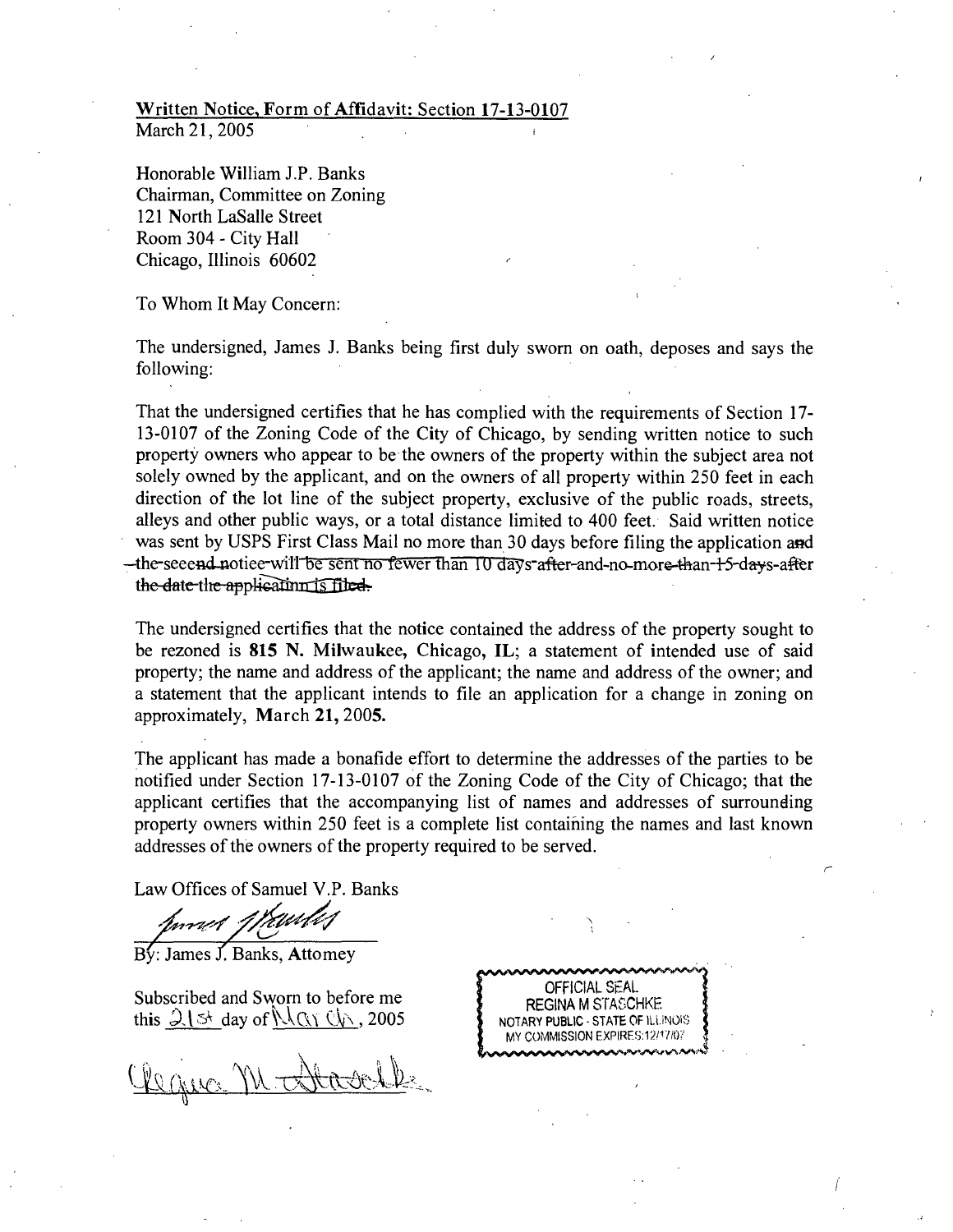Via USPS First Class Mail

March 21, 2005

Dear Sir or Madam:

**In accordance with Amendment to the Zoning Code enacted by the City Council, Section 17-13-0107-A, please be informed that on or about March 21, 2005, I, the undersigned, will file an application for a change in zoning from a B3-2 Community Shopping District to a B3-3 Community Shopping District on behalf of the Applicant/Owner, Jose Roque, for the property located at 815 N. Milwaukee, Chicago, IL.** 

The existing two-story brick building will be raised, and the property will be improved with a new mixed-use building containing commercial space at grade and three dwelling units above.

Jose Roque is located at 2316 76<sup>th</sup> Ct., Elmwood Park, IL.

The contact person for this application is James J. Banks. My address is 221 N. LaSalle Street, Chicago, IL 60601. My telephone number is 312-782-1983.

Very truly yours,

LAW OFFICES OF SAMUEL V.P. BANKS

James J. Banks

**Please note that the applicant is not seeking to purchase or rezone your property. The applicant is required by law to send this notice because you own property located within 250 feet of the proposed amendment. By law, we are required to send two notice letters to each property owner for each application.**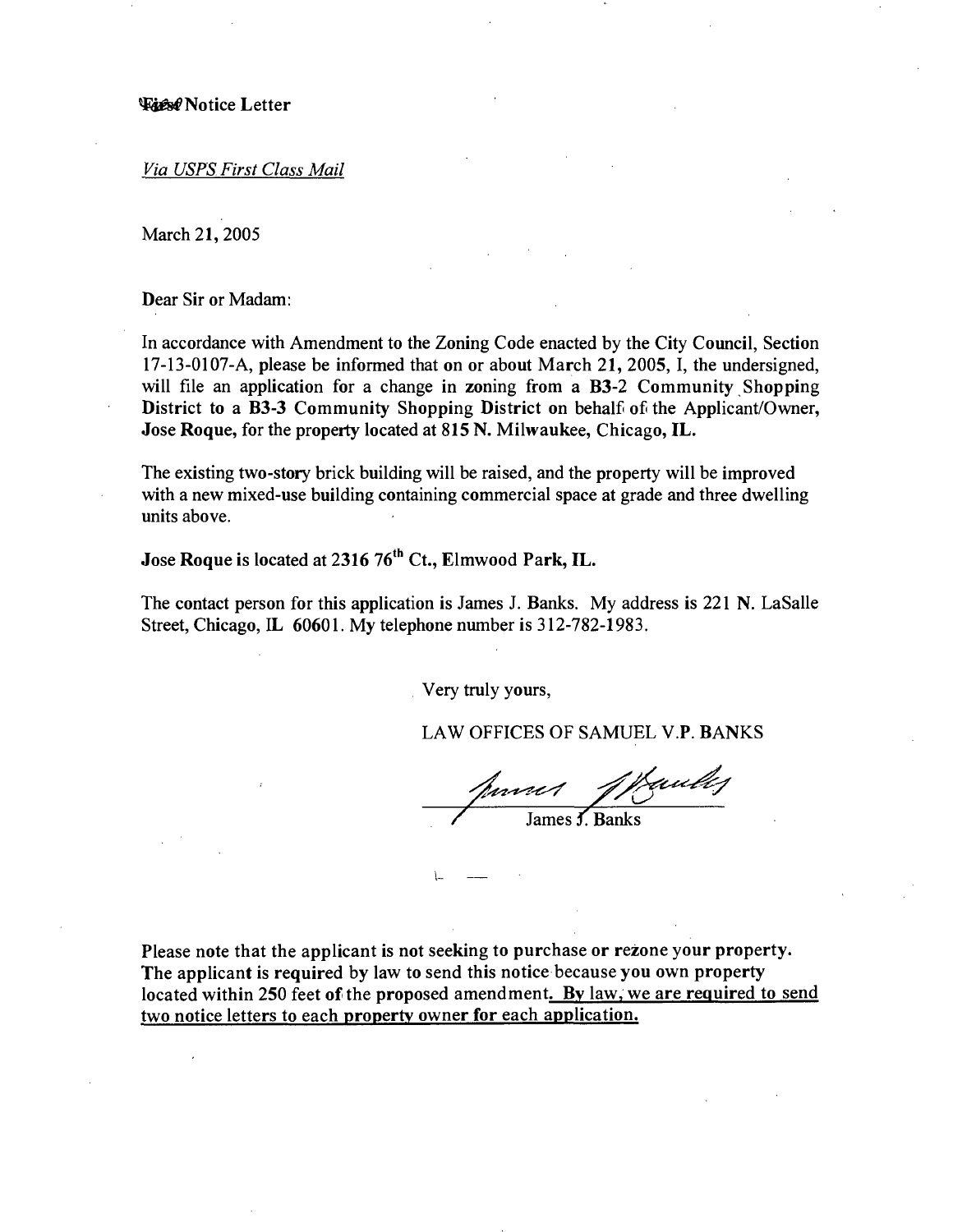#### **FORM OF AFFIDAVIT - Sec. 11.9-3.2(a)**

Chairman, Committee on Zoning Room 304 - City Hall Chicago, IL 60602

To Whom It May Concern:

I, Jose Roque, understand that The Law Offices of Samuel V.P. Banks has filed a sworn affidavit identifying me as Owner and Applicant holding interest in land subject to the proposed zoning amendment for the property identified as 815 North Milwaukee, Chicago, IL.

I, Jose Roque, being first duly sworn oath, depose and say that I hold that interest for myself and no other person, association, or shareholder.

Jase T. Rognu

Subscribed and Sworn to before me this  $\frac{\partial (x)}{\partial x}$  day of  $\frac{\partial (x)}{\partial x}$  2005.

**W** Notary Public

OFFICIAL SEAL REGINA MSTASCHKE NOTARY PUBUC - STATE OF ILLINOIS MY COMMISSION EXPIRES: 12/17/07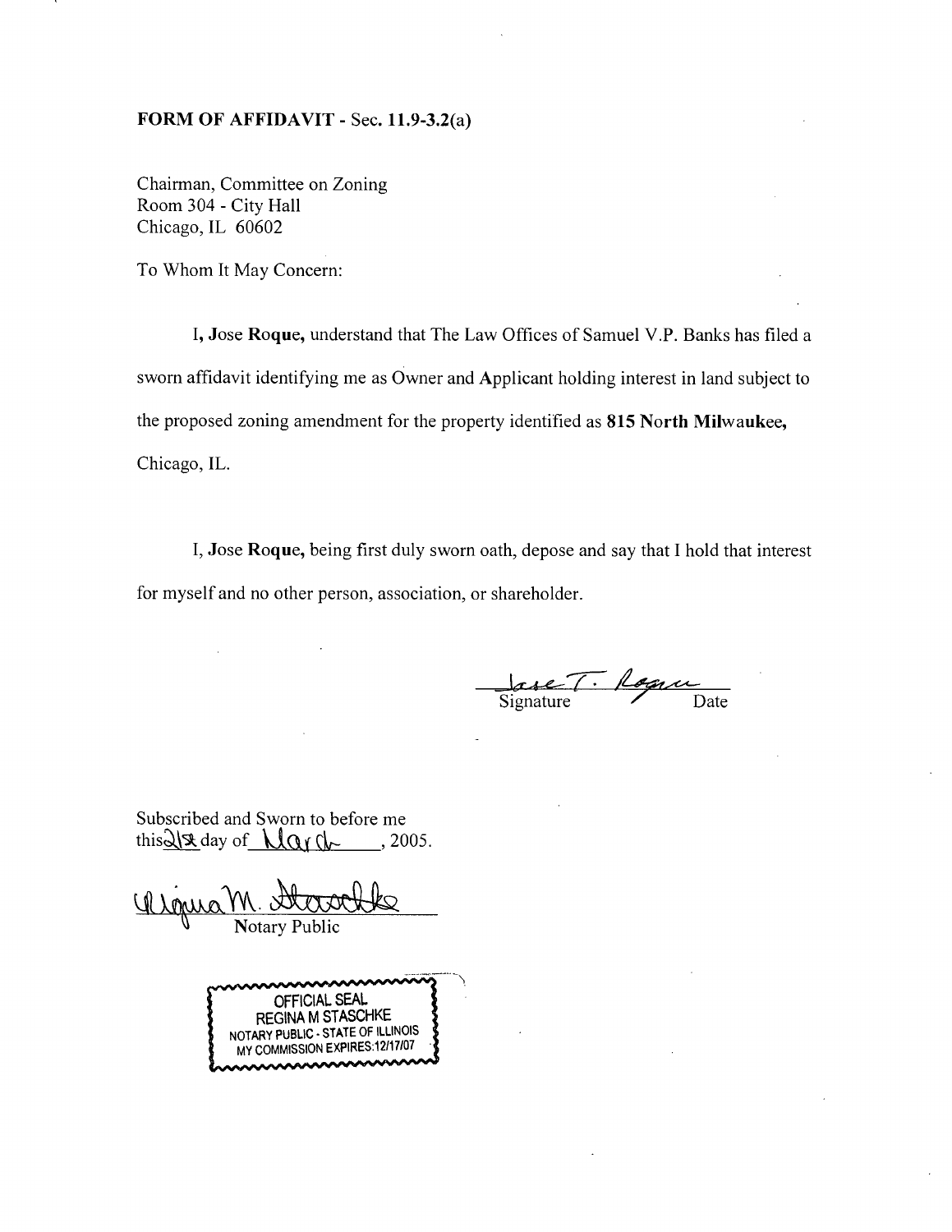Date

To whom it may concern:

I, Jose Roque, owner of property located at 815 North Milwaukee, Chicago, IL, authorize The Law Offices of Samuel V.P. Banks, to file an application for a Zoning Change for my property.

Jose T. Rague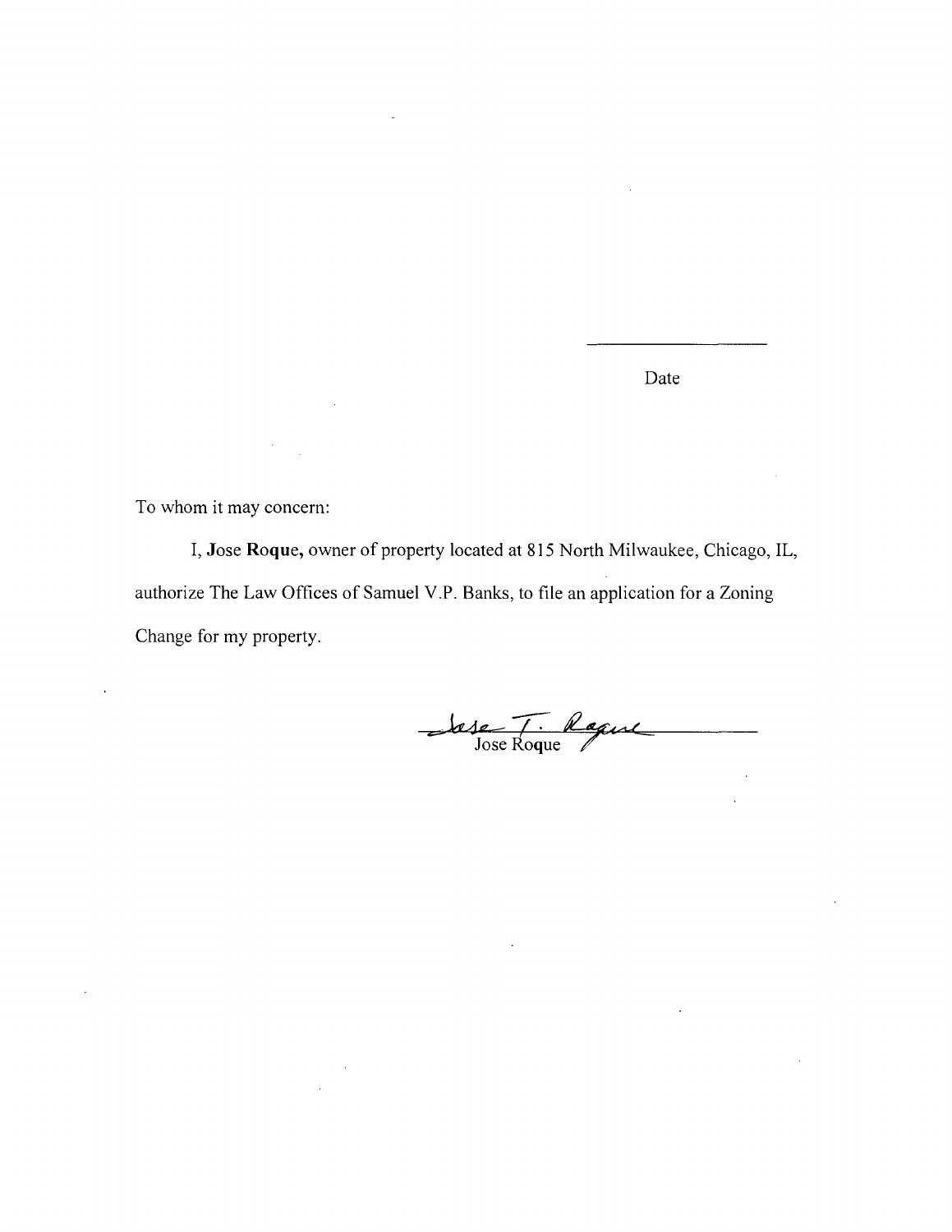**FOR CITY USE** 

**AFFIDAVIT NO.** 

# **CITY OF CHICAGO ECONOMIC DISCLOSURE STATEMENT AND AFFIDAVIT**

**The City of Chicago (the "City") requires disclosure of the information requested in this Economic Disclosure Statement and Affldavit ("EDS") before any City agency, departmentof City Council action regarding the matter that is the subject of this EDS. Please fully complete each statement, with all information current as of the date this EDS is signed. If a question is not applicable, answer with "N.A." An incomplete EDS will be returned and any City action will be interrupted.** 

**Please print or type all responses clearly and legibly. Add additional pages if needed, being careful to identify the portion of the EDS to which each additional page refers.** 

#### **WHO MUST SUBMIT AN EDS:**

**1. Applicants: Any individual or entity (the "Applicant') making an applicalion to the City for action requiring City Council or other City agency approval must file this EDS.** 

2. **Entitles holding an interest In tho Applicant** Generally, whenever an ownership **interest in the Applicant (for example, shares of stock of the Applicant or a limited partnership interest in the Applicant) is held or owned by a legal entity (for example, a corporation or**  partnership, rather than an Individual) each such legal entity must also file an EDS on its own **behalf, and any parent of that legal entity must do so until individual owners are disclosed. However, if an entity filing an EOS is a corporation whose shares are registered on a national securities exchange pursuant to the Securities Exchange Act of 1934, only those shareholders that own 10% or more of that filing entity's stock must file EDSs on their own behalf.** 

**ACKNOWLEDGMENT OF POSSIBLE CREDIT AND OTHER CHECKS: By completing and filing this EDS, the Undersigned acknowledges and agrees, on behalf of Itself and the entities or individuals named in this EDS, that the City may investigate the creditworthiness of some or all of the\_entities or individuals named in this EDS.** 

**Var. e/23/03** 

*< A*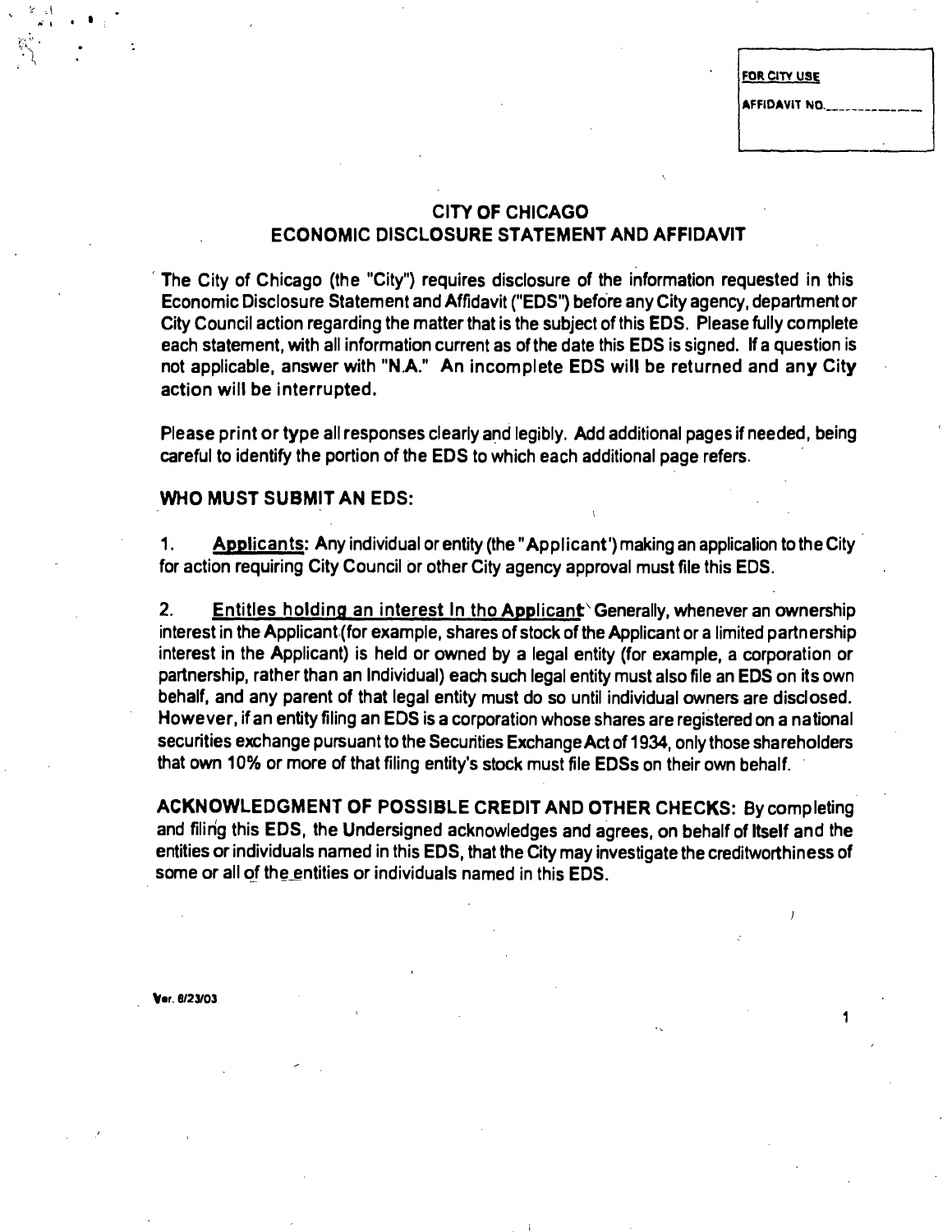**CERTIFYING THIS EDS: Execute the certification on the date of the initial submission ofthis**  EDS. You may be asked to re-certify this EDS on the last page as of the date of **submission of any related ordinance to the City Council, or as of the date of the closing of your transaction.** 

**PUBLIC DISCLOSURE: It is the City's policy to make this document available to the public on Its Internet site and/or upon request.** 

#### **GENERAL INFORMATION**

Date this EDS is completed:  $\frac{M_A y}{U}$ 

A. Who is submitting this EDS7 That individual or entity will be the "Undersigned" throughout this EDS.  $\Box$  in Sec. Keepie

**NOTE: The Undersigned Is the individual or entity submitting this EDS, whether the Undersigned is an Applicant or is an e ntity holding an interest in the Applicant. This EOS requires certain disclosures and certifications from Applicants that are not required from entities holding an interest In the Applicant. When completing this EOS. please observe whether the section you are completing applies only to Applicants.** 

 $*$  Check here If the Undersigned is filing this EDS as an Applicant.

[] Check here if the Undersigned is filing as an entity holding an interest in an Applicant.

Also, please identify the Applicant in which this entity holds an interest:

**B.** Business address of the Undersigned:  $\frac{B15}{M1400}$  *N*. Milwaukee

 $\overline{\mathbf{c}}$ 

C. Telephone:  $(312)$  7s2-1983 Fax:  $(312)$  7s2-2433 Email:

D. Name of contact person: James J. Banks, Attorney for Applicant

E: Tax Identification number (optional):  $N[A]$ 

Ver. 6/23/03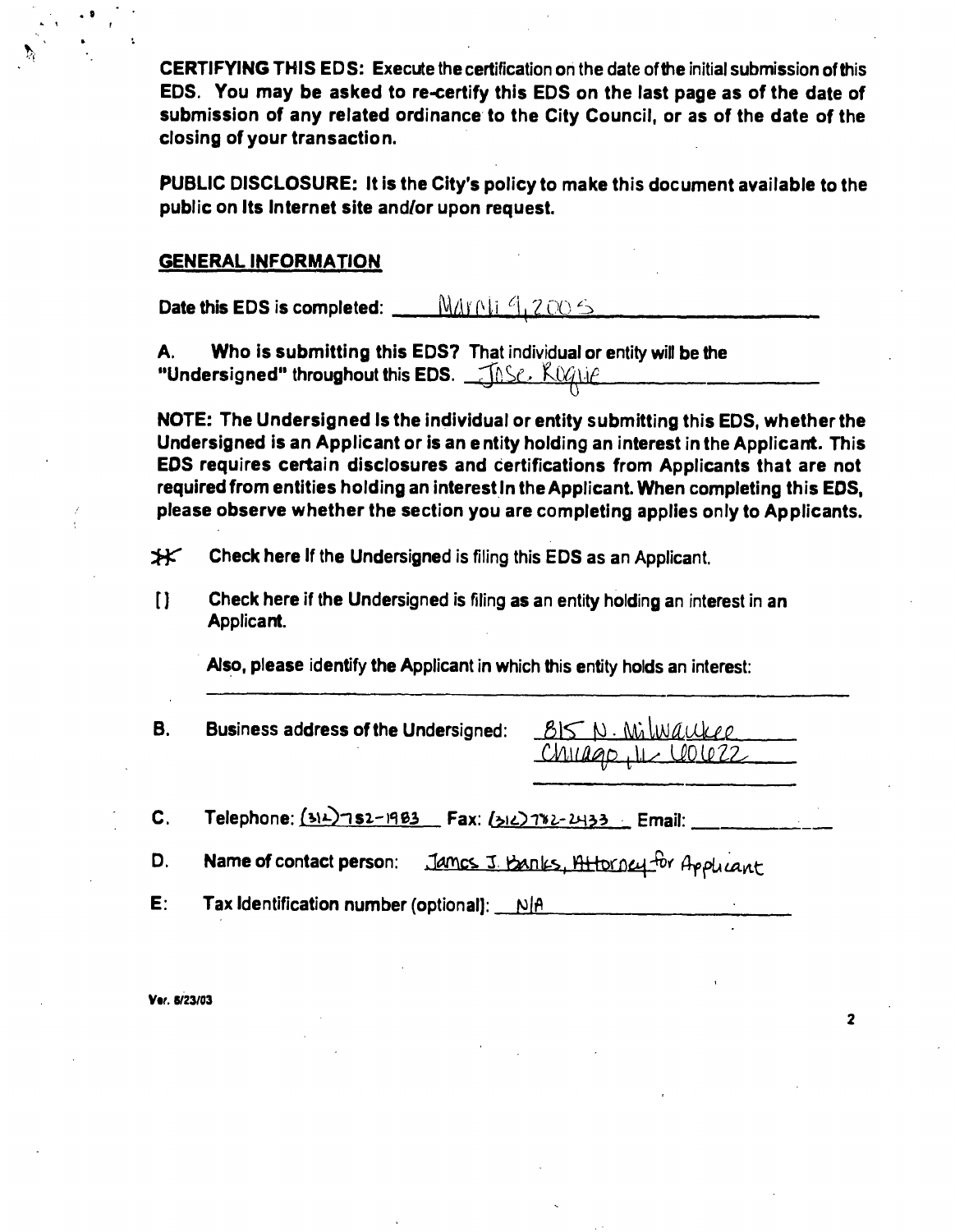|    | applicable):                                                                                                        |
|----|---------------------------------------------------------------------------------------------------------------------|
|    | ioning Amendment for property located at                                                                            |
| G. | Is the Matter a procurement? [ ] Yes<br>$H$ No                                                                      |
| Η. | If a procurement, Specification #<br>and<br>Contract # ____________________________                                 |
|    | If not a procurement:                                                                                               |
|    | 1. City Agency requesting EDS: Dept of Zoning                                                                       |
|    | 2. City action requested (e.g. loan, grant, sale of property):<br>Zoning Amendment                                  |
|    |                                                                                                                     |
|    | 3. If property involved, list property location:                                                                    |
|    | $815$ N. <i>Wilwaukee</i>                                                                                           |
|    | SECTION ONE: DISCLOSURE OF OWNERSHIP INTERESTS<br><b>NATURE OF ENTITY</b>                                           |
| A. |                                                                                                                     |
| 1. | Indicate whether the Undersigned is an individual or legal entity:                                                  |
|    | XX Individual<br>[] Limited Liability Company<br><b>Business corporation</b><br>[] Joint venture                    |
|    | Sole proprietorship<br>[] Not-for-profit corporation<br>(Is the not-for-profit corporation also a 501(c)(3))?       |
|    | <b>TYes</b><br>$[ ]$ No<br>General partnership<br>Other entity (please specify)<br>( }<br>Limited partnership<br>[] |

**do business in the State of Illinois as a foreign entity? [JYes [JNo j^NlA** 

**Vir. fi/23/03** 

 $\hat{\mathcal{L}}$ 

 $\overline{\mathbf{3}}$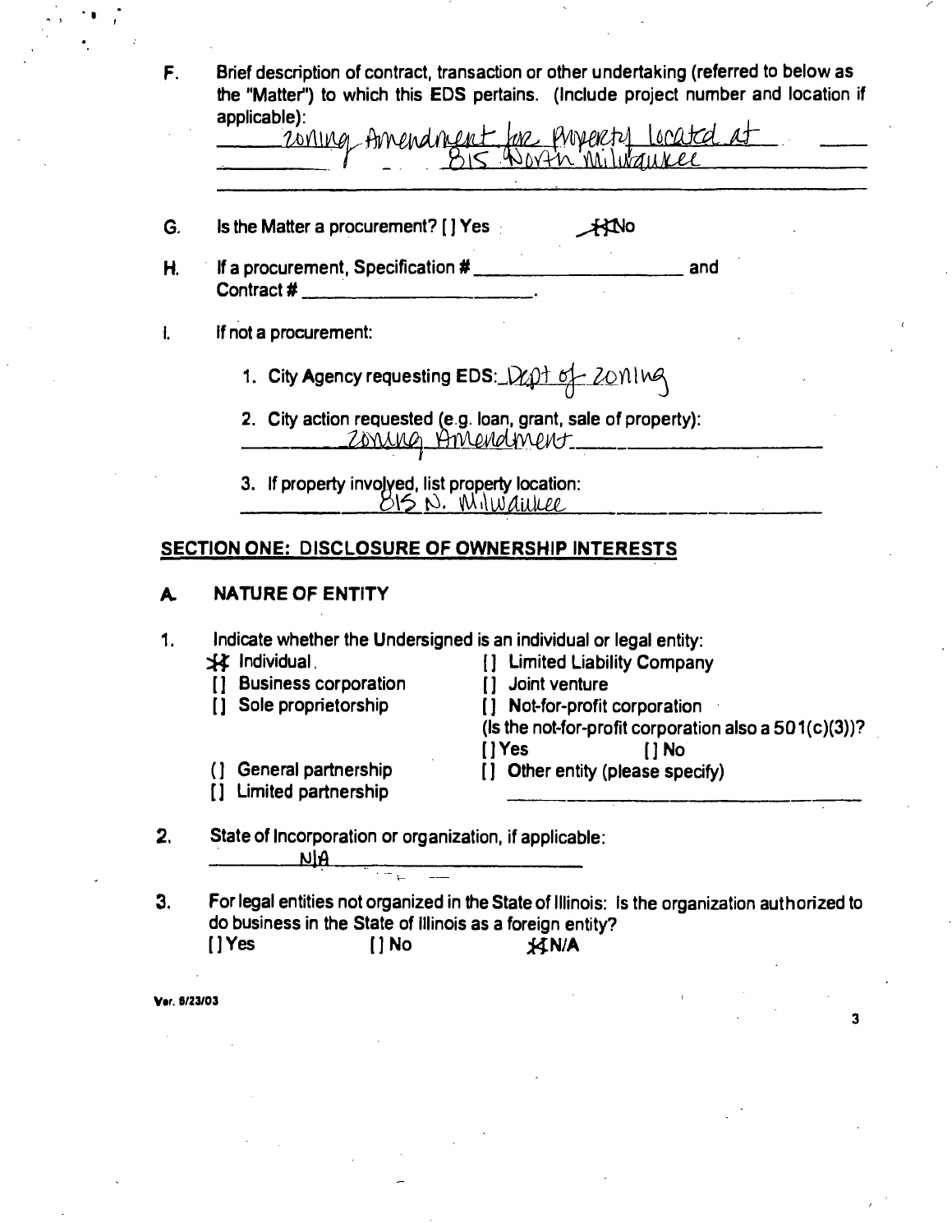#### **B. ORGANIZATION INFORMATION**

#### 1, IF THE UNDERSIGNED IS A CORPORATION:

a. List below the names and titles of all executive officers and ail directors of the corporation. For not-for-profit corporations, also list below any executive director of the corporation, and indicate all members, if any, who are legal entities. If there are no such members, write "no members."

Name Title

| ' A.A |  |  |
|-------|--|--|
|       |  |  |
|       |  |  |
|       |  |  |

b(1). If the Matter is a procurement and the Undersigned is a corporation whose shares are registered on a national securities exchange pursuant to the Securities Exchange Act of 1934, please provide the following information concerning shareholders who own shares equal to or in excess of 7.5% of the corporation's outstanding shares.

| Name | <b>Business Address</b> | Percentage Interest |
|------|-------------------------|---------------------|
|      |                         |                     |
|      |                         |                     |
|      |                         |                     |
|      |                         |                     |

b(2). If the Matter is not a procurement, and the Undersigned is a corporation whose shares are registered on a national securities exchange pursuant to the Securities Exchange Act of 1934, please provide the following information concerning shareholders who own shares equal to or in excess of 10% of the corporation's outstanding shares.

| Name         | <b>Business Address</b>   |                      | Percentage Interest |                  |
|--------------|---------------------------|----------------------|---------------------|------------------|
|              |                           |                      |                     |                  |
|              | $\mathcal{A}=\mathcal{A}$ |                      |                     |                  |
|              |                           |                      |                     |                  |
|              |                           |                      |                     |                  |
|              |                           |                      |                     |                  |
| Ver. 6/23/03 |                           |                      |                     | $\boldsymbol{4}$ |
|              |                           |                      |                     |                  |
|              |                           | $\ddot{\phantom{a}}$ |                     |                  |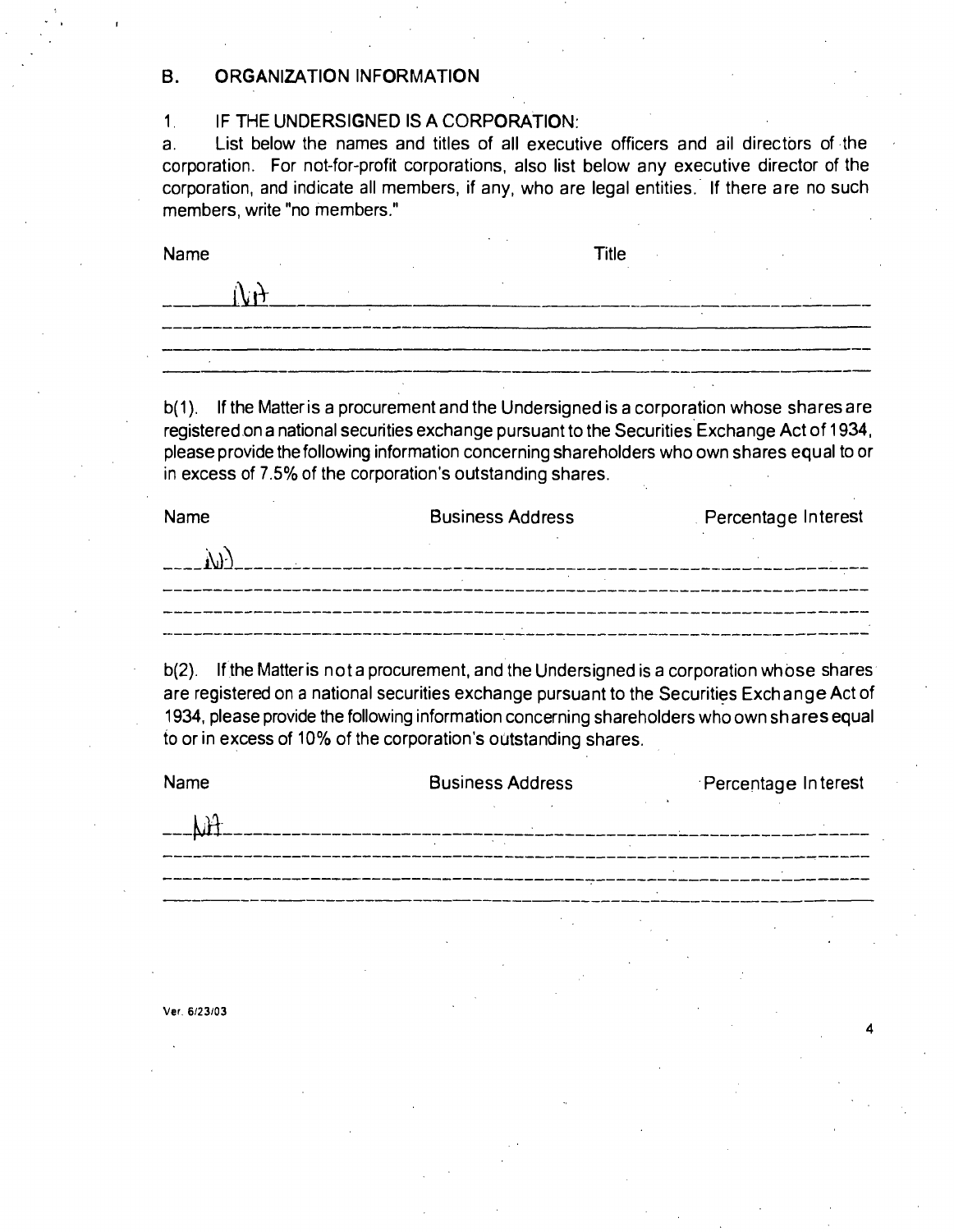**c. For corporations that are not registered on a national securities exchange pursuant to the Securities Exchange Act of 1934, list below the name, business address and percentage of ownership interest of each shareholder.** 

| Name |     | <b>Business Address</b> | Percentage Interest |
|------|-----|-------------------------|---------------------|
|      | NIA |                         |                     |
|      |     |                         |                     |
|      |     |                         |                     |
|      |     |                         |                     |

#### **2. IF THE UNDERSIGNED IS A PARTNERSHIP OR JOINT VENTURE:**

**For general or limited partnerships or joint ventures: list below the name, business address and percentage of ownership interest of each partner. For limited partnerships, indicate whether each partner is a general partner or a limited partner.** 

| Name | <b>Business Address</b> | Percentage Interest |
|------|-------------------------|---------------------|
|      |                         |                     |
|      |                         |                     |
|      |                         |                     |

#### **3. IF THE UNDERSIGNED IS A LIMITED LIABILITY COMPANY:**

**a. Ust below the name, business address and percentage of ownership interest of each (I) member and (ii) manager. If there are no managers, write "no managers," and indicate how the company is managed.** 

**Name Business Address Percentage Interest**  $N/A$  $\hat{E}$ 

5

**Vw. e/23/03**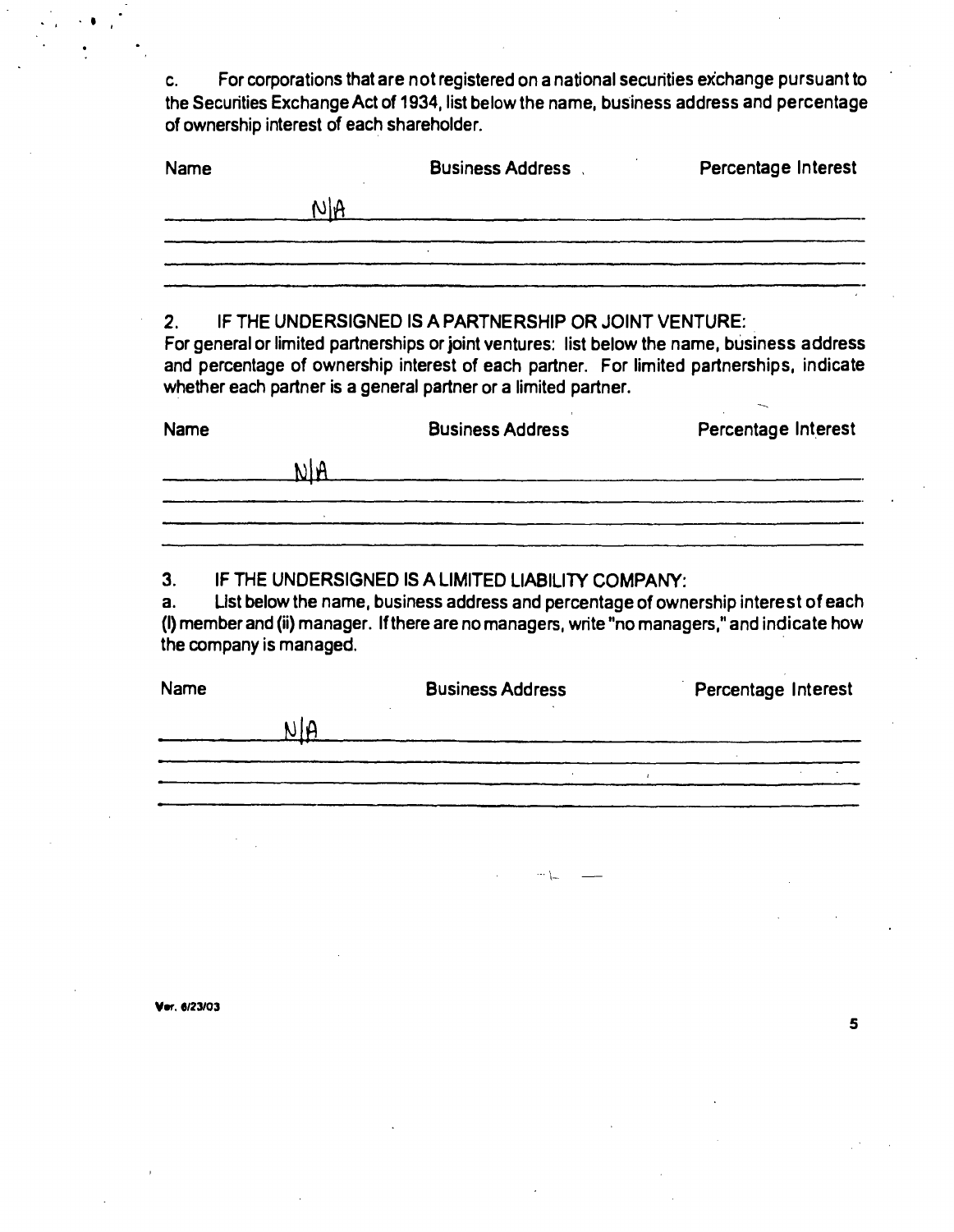**b. List below the names and titles of all officers, if any. If there are no officers, write "no officers."** 

| <b>Name</b>                                      | Title                                                                                                                                                |                     |
|--------------------------------------------------|------------------------------------------------------------------------------------------------------------------------------------------------------|---------------------|
|                                                  | $N$ A                                                                                                                                                |                     |
|                                                  |                                                                                                                                                      |                     |
| <b>OTHER SIMILAR ENTITY:</b>                     | 4. IF THE UNDERSIGNED IS A LAND TRUST, BUSINESS TRUST, ESTATE OR                                                                                     |                     |
| a.                                               | List below the name and business address of each individual or legal entity holding<br>legal title to the property that is the subject of the trust. |                     |
| Name                                             | <b>Business Address</b>                                                                                                                              |                     |
|                                                  | N R                                                                                                                                                  |                     |
|                                                  |                                                                                                                                                      |                     |
| b.<br>beneficiary on whose behalf title is held. | List below the name, business address and percentage of beneficial interest of each                                                                  |                     |
| Name                                             | <b>Business Address</b>                                                                                                                              | Percentage Interest |
| NA                                               | .<br>Martin 1999 – Martin Linda, amerikan pertama di Santa Martin Martin Martin Martin Martin Martin Martin Martin                                   |                     |
|                                                  |                                                                                                                                                      |                     |
|                                                  | $\sim$                                                                                                                                               |                     |

entities having an ownership or other beneficial interest in the entity.

**Describe the entity:** 

 $\Delta$  $\sim$   $\sim$  $\frac{1}{4}$ **—** 

6

**V«r. 6/23/03**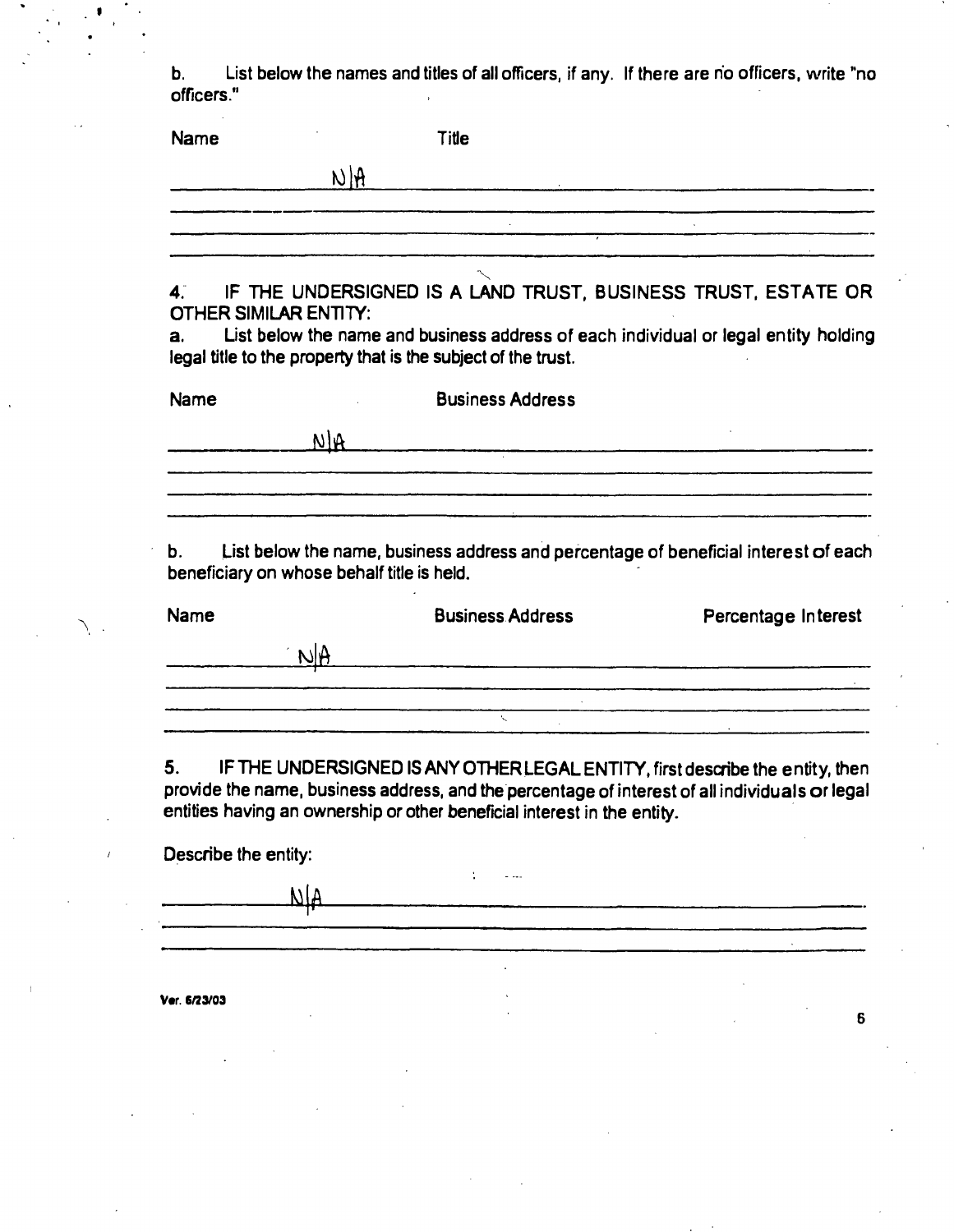|  | l٥<br>ſ |
|--|---------|
|--|---------|

 $\overline{\mathbf{z}}$ 

#### **SECTION TWO: BUSINESS RELATIONSHIPS WITH CITY ELECTED OFFICIALS**

#### **A. DEFINITIONS ANO DISCLOSURE REQUIREMENT**

1. The Undersigned must indicate whether it had a "business relationship" with a City elected official in the 12 months before the date this EDS is signed.

2. Pursuant to Chapter 2-156 of the Municipal Code of Chicago (the "Municipal Code"), a "business relationship" means any "contractual or other private business dealing" of an official, or his or her spouse, or of any entity in which an official or his or her spouse has a "financial interest," with a person or entity which entitles an official to compensation or payment in the amount of \$2,500 or more in a calendar year; but a "financial interest" does not include: (i) any ownership through purchase at fair market value or Inheritance of less than 1 % of the shares of a corporation, or any corporate subsidiary, parent or affiliate thereof, regardless of the value of or dividends on such shares, if such shares are registered on a securities exchange pursuant to the Securities Exchange Act of 1934, as amended, (ii) the authorized compensation paid to an official or employee for his office or employment; (iii) any economic benefit provided equally to all residents ofthe City; (iv) a time or demand deposit in a financial institution; or (v) an endowment or insurance policy or annuity contract purchased from an insurance company. A "contractual or other private business dealing" does not include any employment relationship of an official's spouse with an entity when such spouse has no discretion conceming or Input relating to the relationship between that entity and the City.

#### **B. CERTIFICATION**

1. Has the Undersigned had a "business relationship" with any City elected official in the 12 months before the date this EDS is signed?

 $[$   $]$   $\gamma$ es  $\gamma$   $\gamma$   $\gamma$   $\gamma$  or  $\gamma$ 

If yes, please identify below the name(s) of such City elected official(s) and describe such relationship(s): ^

**V»r. e/23/03**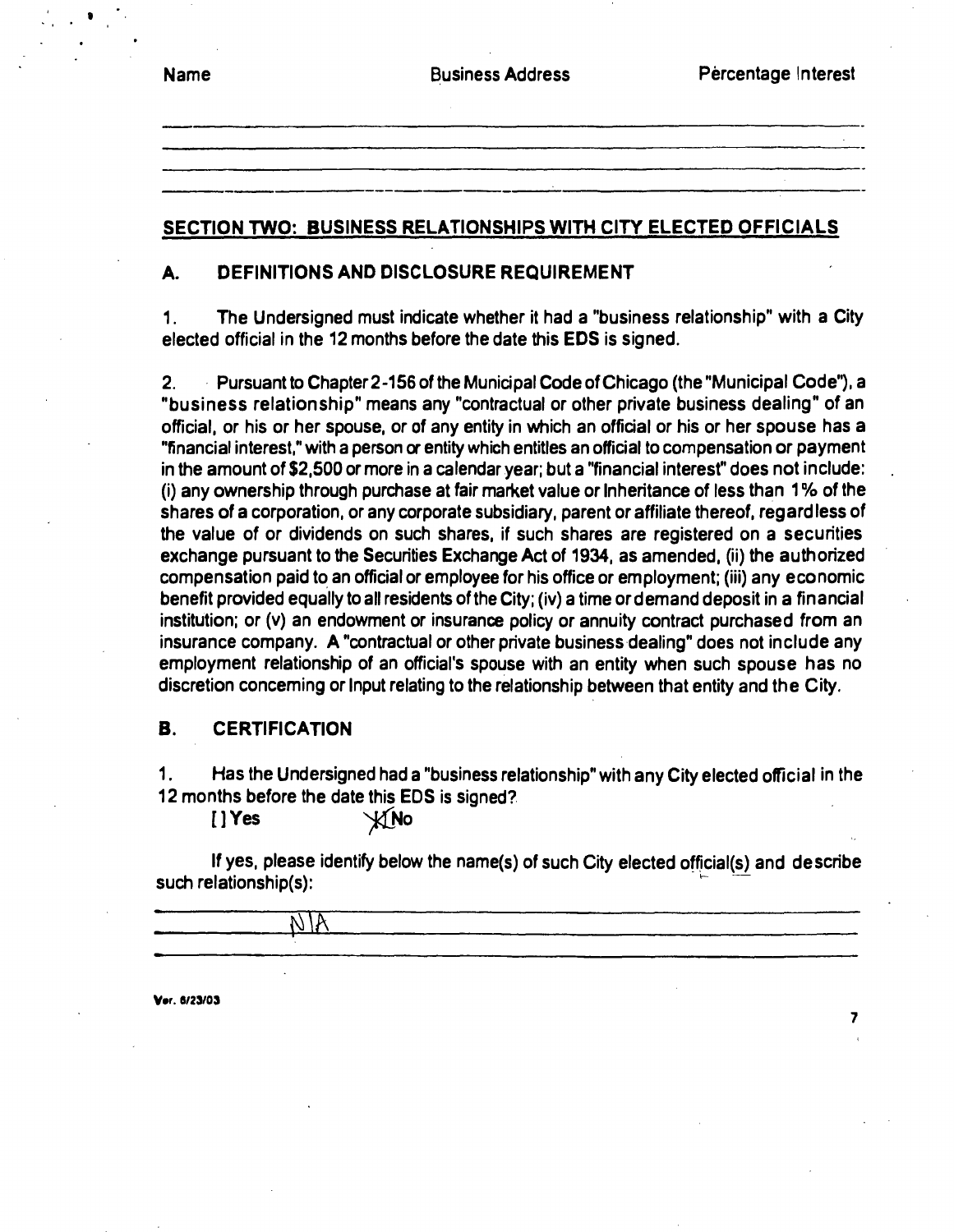#### **SECTION THREE: DISCLOSURE OF RETAINED PARTIES**

#### **A. DEFINITIONS AND DISCLOSURE REQUIREMENTS**

1. The Undersigned must disclose certain information about attorneys, lobbyists, accountants, consultants, subcontractors, and any other person whom the Undersigned has retained or expects to retain in connection with the Matter. In particular, the Undersigned must disclose the name of each such person, his/her business address, the nature of the relationship, and the total amount of the fees paid or estimated to be paid. The Undersigned is not required to disclose employees who are paid solely through the Undersigned's regular payroll.

"Lobbyist' means any person (i) who, for compensation or on behalf of any person other than himself, undertakes to influence any legislative or administrative action, or (ii) any part of whose duty as an employee of another includes undertaking to influence any legislative or administrative action.

2. If the Undersigned is uncertain whether a disclosure is required under this Section, the Undersigned must either ask the City whether disclosure is required or make the disclosure.

!

#### **B. CERTIFICATION**

Each and every attorney, lobbyist, accountant, consultant, subcontractor, or other person retained or anticipated to be retained directly by the Undersigned with respect to or in connection with the Matter is listed below [begin list here, add sheets as necessary]:

| <b>Name</b><br>(indicate<br>whether           | <b>Business</b><br><b>Address</b> | <b>Relationship to Undersigned</b><br>(attomey, lobbyist, etc.) | Fees (indicate whether<br>paid or estimated) |
|-----------------------------------------------|-----------------------------------|-----------------------------------------------------------------|----------------------------------------------|
| retained<br>or anticipated<br>to be retained) |                                   |                                                                 |                                              |

| Law Other of Samuel V.P. Banks    | Atthy WPLA | Retained by |
|-----------------------------------|------------|-------------|
| $\sim$ N. Lasalle, $3577$ FL      |            | APPLICANT   |
| $U \cap (A \cap C \cup C \cup C)$ |            |             |

[ ] CHECK HERE IF NO SUCH INOIVIDUALS HAVE BEEN RETAINED BY THE UNDERSIGNED OR ARE ANTICPATED TO BE RETAINED BY THE UNDERSIGNED.

*v«r. tratoi* 

R.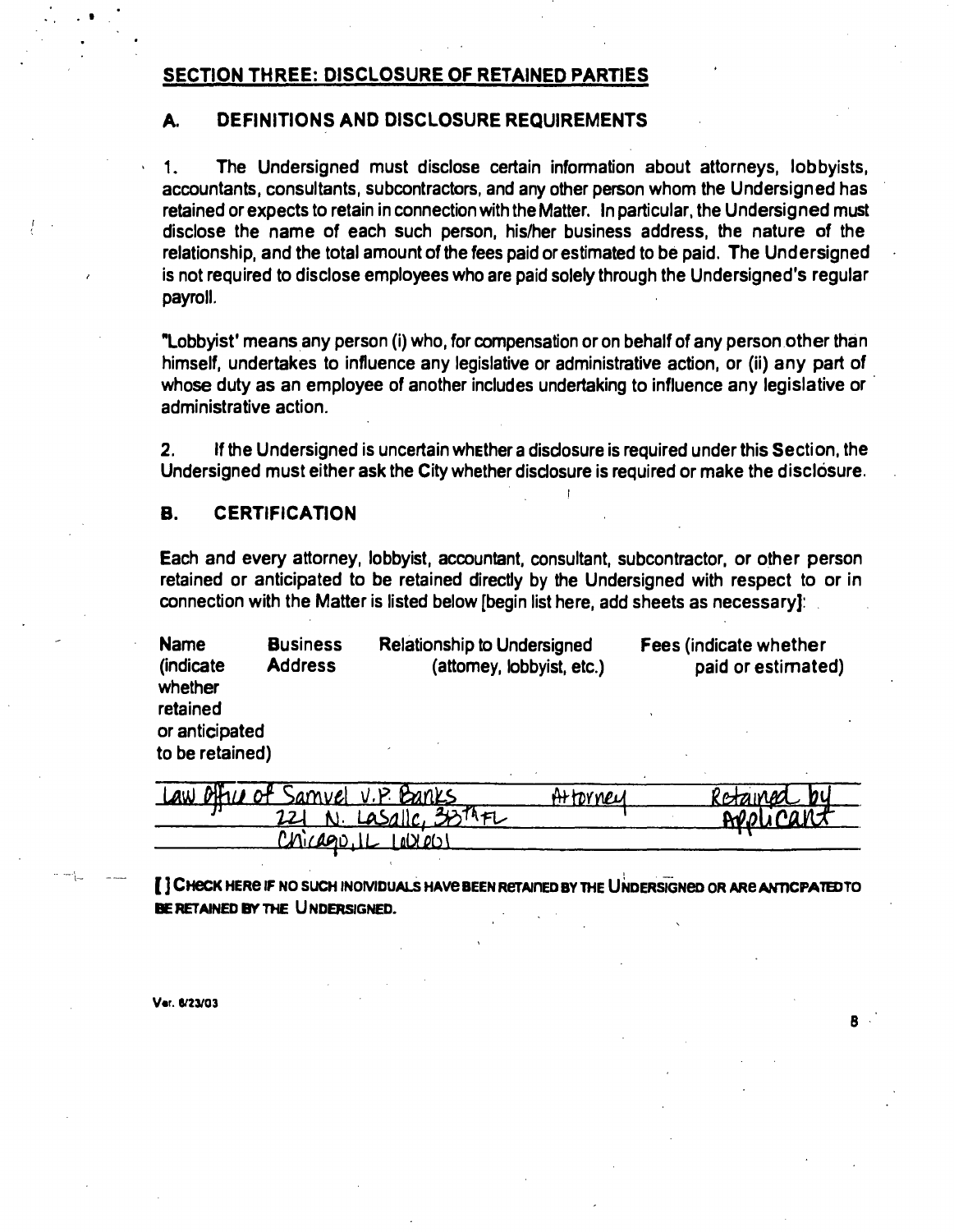#### **SECTION FOUR: CERTIFICATIONS**

#### **L CERTIFICATION OF COMPLIANCE**

**For purposes ofthe certifications In A. B, and C below, the term "affiliate" means any individual or entity that, directly or indirectly: controls the Undersigned, is controlled by the Undersigned,**  or is, with the Undersigned, under common control of another individual or entity. Indicia of **control include, without limitation: interiocking management or ownership; identity of interests among family members; shared facilities and equipment; common use of employees; cr**  organization of a business entity following the ineligibility of a business entity to do business with the federal government or a state or local government, including the City, using **substantially the same management, ownership, or principals as the ineligible entity.** 

A. The Undersigned is not delinquent in the payment of any tax administered by the Illinois **Department of Revenue, nor are the Undersigned or its affiliates delinquent in paying any fine, fee, tax or other charge owed to the City. This includes all water charges, sewer charges, license fees, paricing tickets, property taxes or sales taxes. If there are any such delinquencies, note them below:**<br>NOW

**If the letters "NA," the word "None," or no response appears on the lines above, it will be conclusively presumed that the Undersigned certified to the above statements.** 

**Francisco Control**<br> **example Secure Control**<br> **example Secure Contract Control**<br> **example Secure Contract Contract Contract Contract Contract Contract Contract Contract Contract Contract Contract Contract Contract Contrac** word "None," or no response appears on the lines above, it will<br>d that the Undersigned certified to the above statements.<br>ed and its affiliates have not, in the past five years, been found<br>ate or federal environmental law **B. The Undersigned and its affiliates have not, in the past five years, been found in violation ofany City, state or federal environmental law or regulation. If there have been any such violations, note them below:**<br>*NONC* 

**If the letters "NA," the word "None," or no response appears on the lines above, it will be conclusively presumed that the Undersigned certified to the above statements.** 

9

**Var. 8/23/03**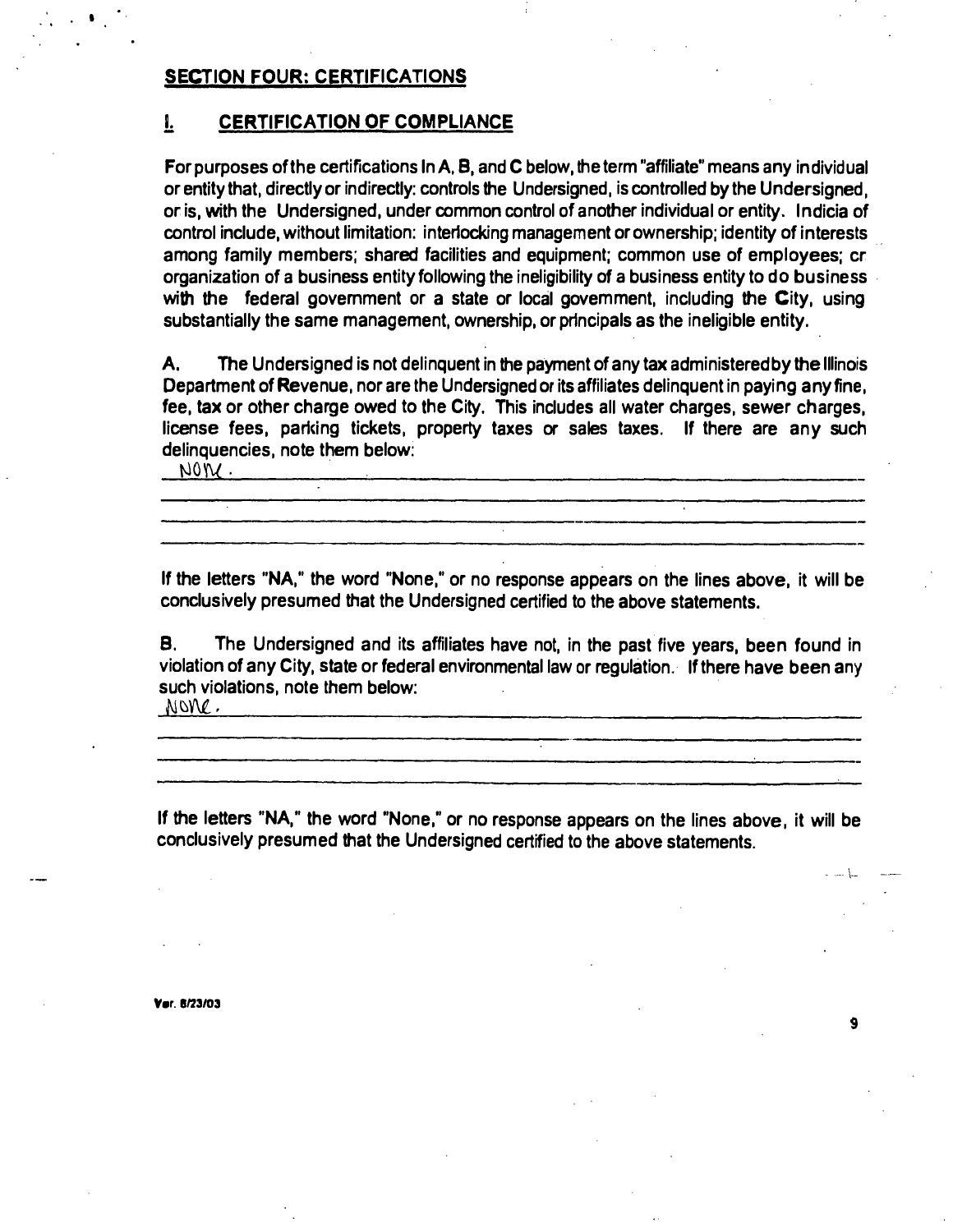C. If the Undersigned is the Applicant, the Undersigned and its affiliates will not use, nor permit their subcontractors to use, any facility on the U.S. EPA's List of Violating Facilities in connection with the Matter for the duration of time that such facility remains on the list.

D. If the Undersigned is the Applicant, the Undersigned will obtain from any contractors/subcontractors hired or to be hired in connection with the Matter certifications equal in form and substance to those in Section Four, I, (A-C) above and will not. without the prior written consent of the City, use any such contractor/subcontractor that does not provide such certifications or that the Undersigned has reason to believe has not provided or cannot provide tmthful certifications.

If the Undersigned is unable to make the certifications required in Section Four, paragraph I (C) and (D) above, provide an explanation:



If the letters "NA," the word "None," or no response appears on the lines above, it will be conclusively presumed that the Undersigned certified to the above statements.

#### **II. CHILD SUPPORT OBLIGATIONS - CERTIFICATION REGARDING COURT-ORDERED CHILD SUPPORT COMPLIANCE**

For purposes of this part, "Substantial Owner" means any individual who, directly or indirectly, owns or holds a 10% or more interest in the Undersigned. Note: This may include individuals disclosed in Section One (Disclosure of Ownership Interests), and individuals disclosed in an EDS filed by an entity holding an interest in the Applicant.

If the Undersigned's response below is #1 or #2, then all of the Undersigned's Substantial Owners must remain in compliance with any such child support obligations until the Matter is completed. Failure of the Undersigned's Substantial Owners to remain in compliance with their child support obligations in the manner set forth in either #1 or #2 constitutes an event of default.

**Vw. 6/23/03**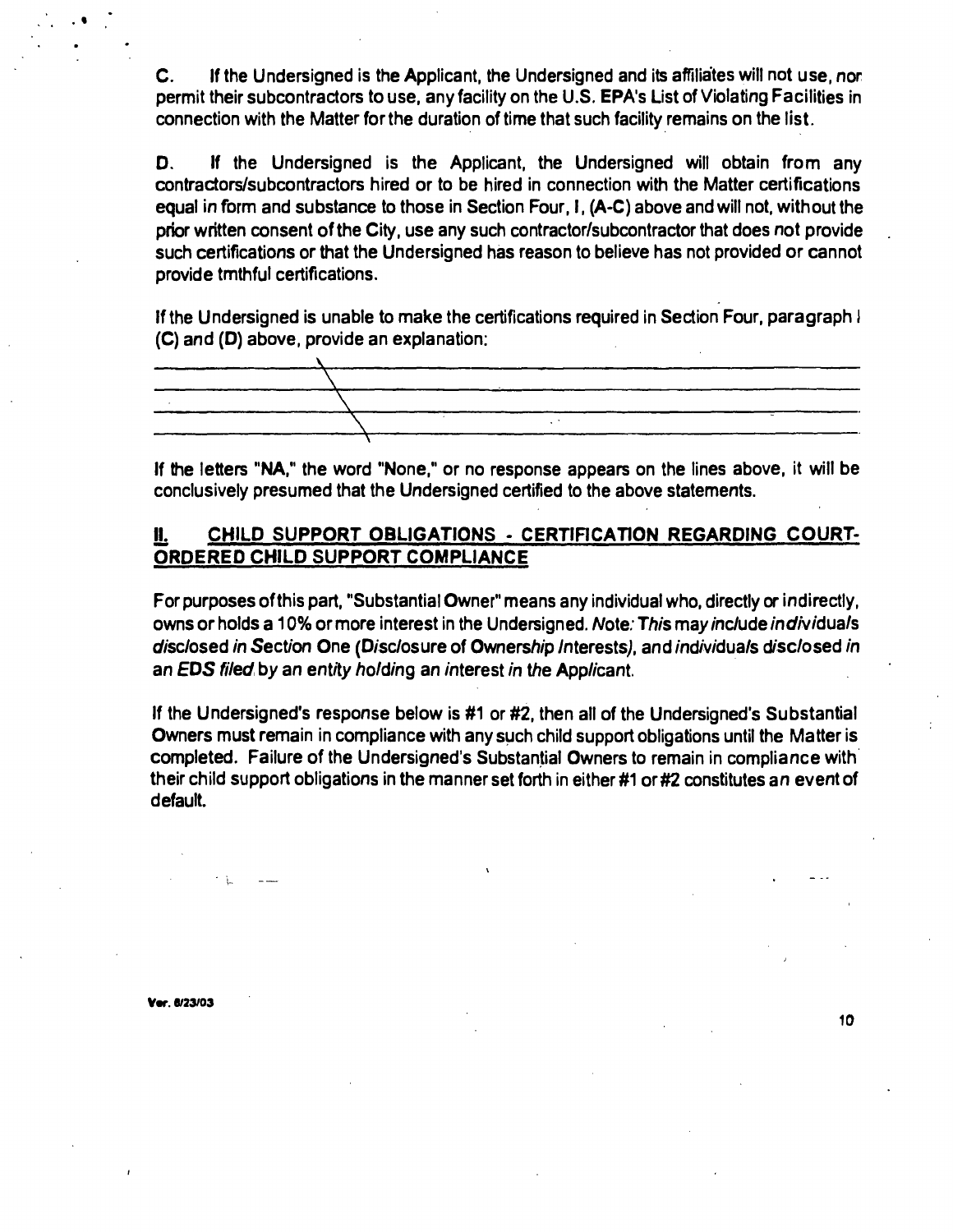**Check one:** 

 $\times$ 1. No Substantial Owner has been declared in arrearage on any child support obligations by the Circuit Court of Cook County, Illinois or by another Illinois court of competent jurisdiction.

- 2. The Circuit Court of Cook County, Illinois or another Illinois court of competent jurisdiction has issued an order declaring one or more Substantial Owners in arrearage on child support obligations. All such Substantial Owners, however, have entered into court-approved agreements for the payment of ali such child support owed, and all such Substantial Owners are in compliance with such agreements.
- 3. The Circuit Court of Cook County, Illinois or another Illinois court of competent jurisdiction has issued an order declaring one or more Substantial Owners in arrearage on child support obligations and (a) at least one such Substantial Owner has not entered into a court-approved agreement for the payment of all such child support owed; or (b) at least one such Substantial Owner is not In compliance with a courtapproved agreement for the payment of all such child support owed; or both (a) and (b).

There are no Substantial Owners.

#### **UL FURTHER CERTIFICATIONS**

A. The Undersigned and, if the Undersigned is a legal entity, its principals (officers, directors, partners, members, managers, executive director):

- 1. are not presently deban-ed, suspended, proposed for debarment, declared Ineligible or voluntarily excluded from any transactions by any federal, state or local unit of government;
- 2, have not, within a five-year period preceding the date of this EDS, been convicted of a criminal offense, adjudged guilty, or had a civil judgment rendered against them in connection with: obtaining, attempting to obtain, or perfonning a pubtic (federal, state or local) transaction or contract under a public transaction; a violation of federal or state antitrust statutes; fraud; embezzlement; theft; forgery; bribery; falsification or destruction of records; making false statements; or receiving stolen property;

r. **6/23/03**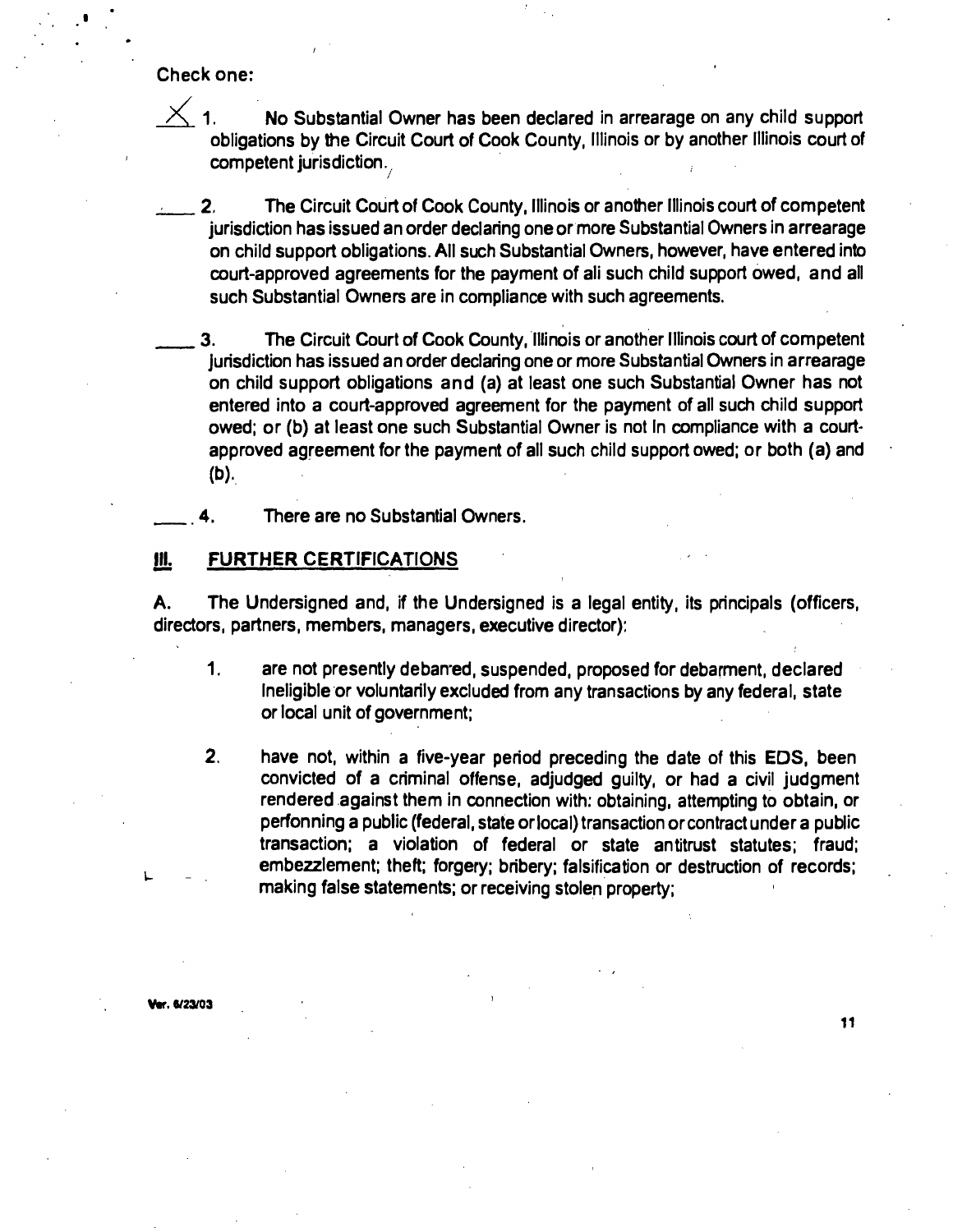- **3. are not presently indicted for or otherwise criminally or civilly charged by a governmental entity (federal, state or local) with commission of any of the offenses enumerated in clause (A)(2) of this section;**
- **4. have not, within a five-year period preceding the date of this EDS, had one or more pubiic transactions (federal, state or local) terminated for cause or default; and**
- **5. have not, within a five-year period preceding the date of this EDS, been convicted, adjudged guilty, or found liable in a civil proceeding, in any criminal or civil action instituted by the City or by the federal government, any state, or any other unit of local govemment.**

#### **B. The certifications in subparts B and D concern:**

- **the Undersigned;**
- **any party participating in the performance of the Matter ("an Applicable Party"};**
- any "Affiliated Entity" (meaning an individual or entity that, directly or indirectly: **controls the Undersigned, is controlled by the Undersigned, or is, with the Undersigned, under common control of another individual or entity. Indicia of control include, without limitation: interiocking management or ownership; identity of interests among family members, shared facilities and equipment; common use of employees; or organization of a business entity following the ineligibility of a business entity to do business with federal or state or local govemment, including the City, using substantially the same management, ownership, or principals as the ineligible entity); with respect to Applicable Parties, the term Affiliated Entity means**  an individual or entity that directly or Indirectly controls the Applicable Party, is **controlled by it. or, with the Applicable Party, is under common control of another individual or entity;**
- **any responsible official of the Undersigned, any Applicable Party or any Affiliated Entity or any other official, agent or employee of the Undersigned, any Applicable Party or any Affiliated Entity, acting pursuant to the direction or authorization of a responsible official of the Undersigned, any Applicable Party or any Affiliated Entity (collectively "Agents").**

Neither the Undersigned, nor any Applicable Party, nor any Affiliated Entity of either the **Undersigned or any Applicable Party nor any Agents have, during the five years before**  the date this EDS is signed<sub>r</sub>or, with respect to an Applicable Party, an Affiliated Entity, **or an Affiliated Entity of an Applicable Party during the five years before the date of such Applicable Party's or Affiliated Entity's contract or engagement in connection with the Matter:** 

*vm.tavoz*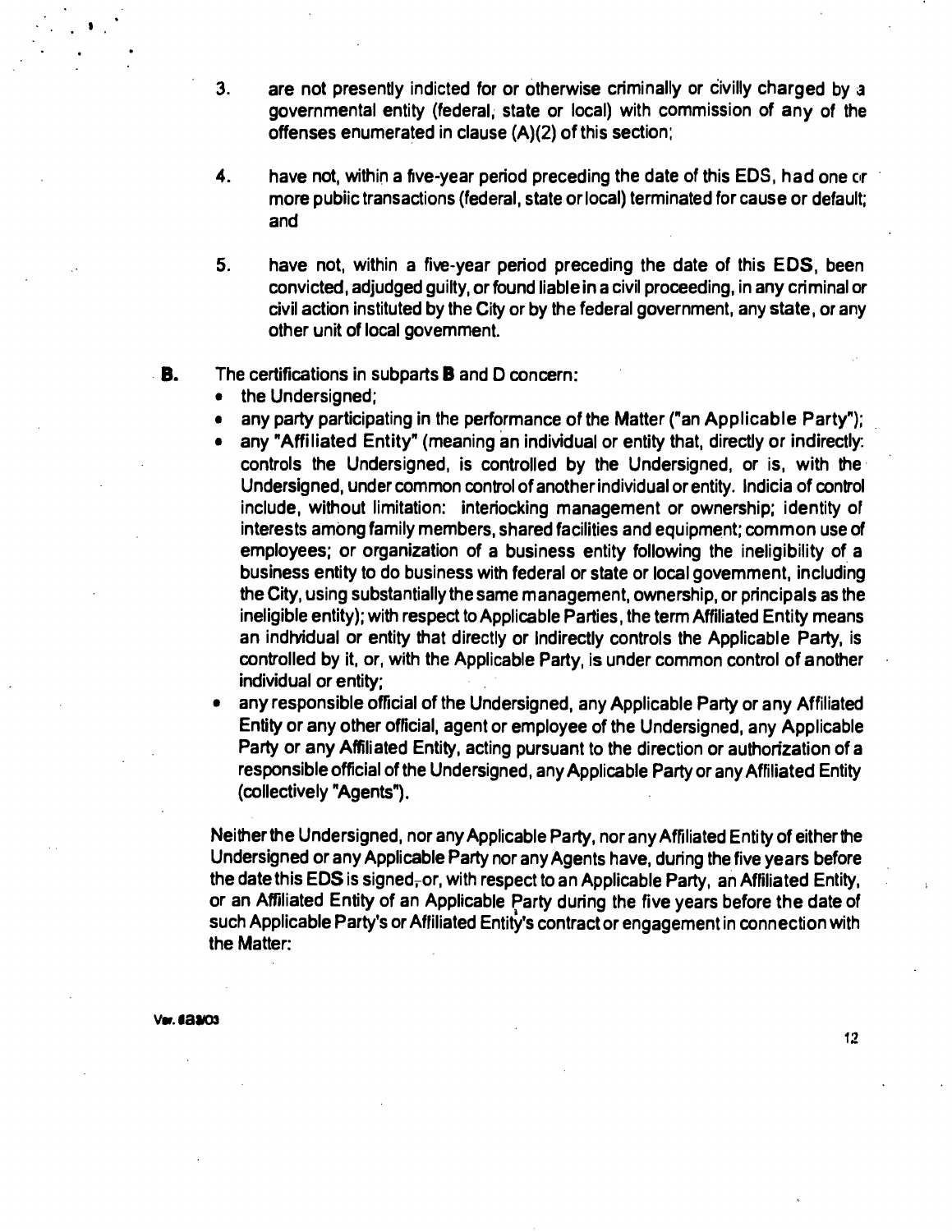**1. bribed or attempted to bribe, or been convicted or adjudged guilty of bribery or attempting to bribe, a public officer or employee ofthe City, the State of Illinois, or any agency of the federal government or of any state or local government in the United States of America, in that officer's or erinployee's official capacity;** 

- **2. agreed or colluded with other bidders or prospective bidders, or been a party to any such agreement, or been convicted or adjudged guilty of agreement or collusion among bidders or prospective bidders, in restraint of freedom of competition by agreement to bid a fixed price or otherwise; or**
- **3. made an admission of such conduct described in (1) or (2) above that is a**  matter of record, but have not been prosecuted for such conduct; or
- **4. violated the provisions of Section 2-92-610 of the Municipal Code (Living Wage Ordinance).**
- **C. The Undersigned understands and shall comply with (1) the applicable requirements of the Govemmental Ethics Ordinance of the City, Title 2, Chapter2-156 ofthe Municipal Code; and (2) ali the applicable provisions of Chapter 2-56 of the Municipal Code (Office of the Inspector General).**
- **D.** Neither the Undersigned, Affiliated Entity or Applicable Party, or any of their employees, officials, agents or partners, is barred from contracting with any unit of state **or local govemment as a result of engaging in or being convicted of (1) bid-rigging In violation of 720 ILCS 5/33E-3; (2) bid-rotating in violation of 720 ILCS 5/33E-4; or (3) any similar offense of any state or of the United States of America that contains the same elements as the offense of bid-rigging or bid-rotating.**
- **E. Ifthe Undersigned is unable to certify to any of the above statements in this Part III, the Undersigned must explain below:**



**If the letters "NA," the word "None," or no response appears on the lines above, it will be condusively presumed that the Undersigned certified to the above statements.** 

**13** 

**V«r. 6/23/03**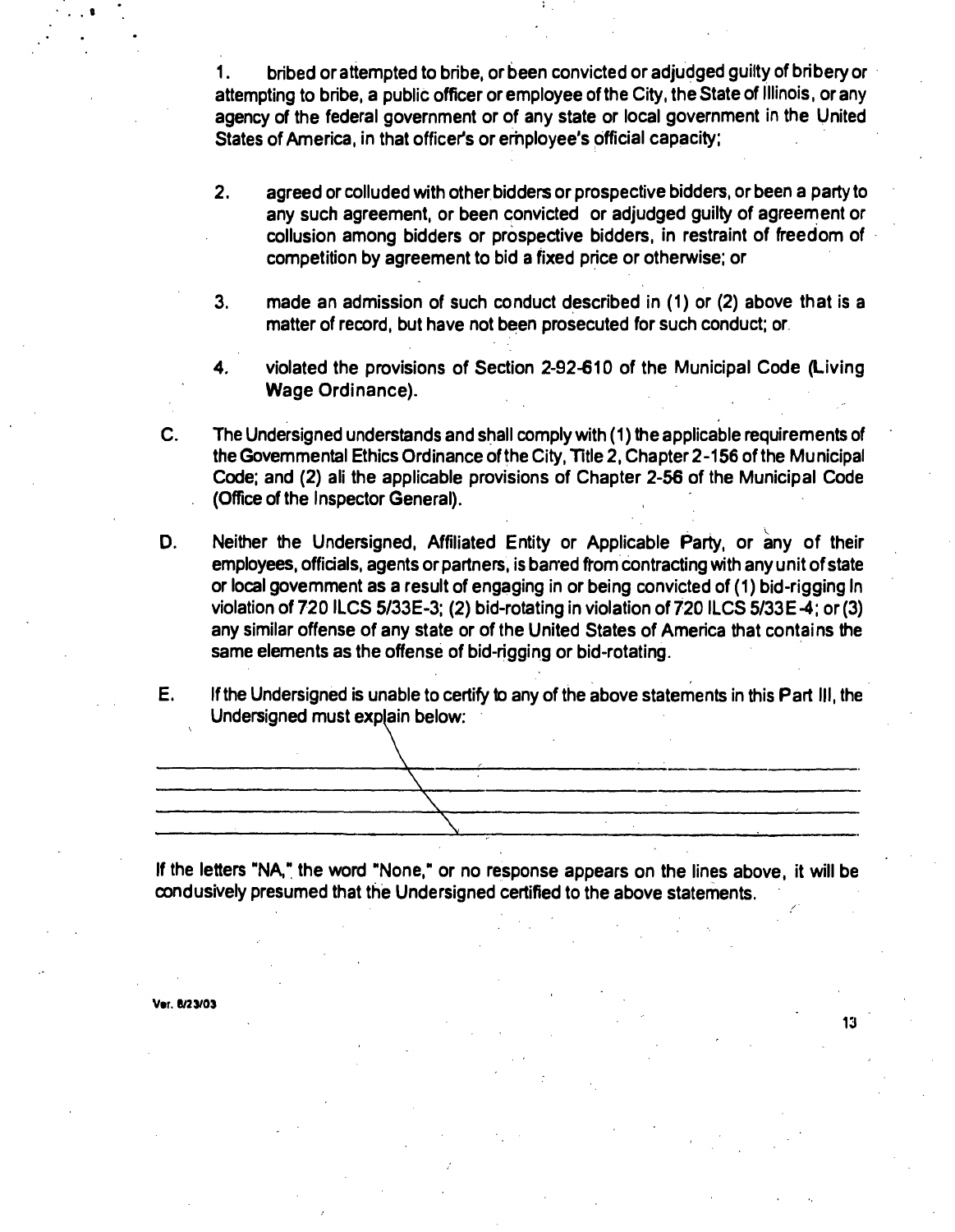# **IV. CERTIFICATION OF STATUS AS FINANCIAL INSTITUTION**

For purposes of this Part IV, under Section 2-32-455(b) of the Municipal Code, the term "financial institution" means a bank, savings and loan association, thrift, credit union, mortgage banker, mortgage broker, trust company, savings bank, investment bank, securities broker, municipal securities broker, securities dealer, municipal securities dealer, securities underwriter, municipal securities underwriter, investment trust, venture capital company, bank holding company, financial services holding company, or any licensee under the Consumer Installment Loan Act, the Sales Finance Agency Act, or the Residential Mortgage Licensing Act. However, "financial institution" specifically shall not include any entity whose predominant business is the providing of tax deferred, defined contribution, pension plans to public employees in accordance with Sections 403(b) and 457 of the Intemal Revenue Code. [Additional definitions may be found iri Section 2-32-455(b) of the Municipal Code.]

#### **A CERTIFICATION**

The Undersigned certifies that the Undersigned [check onej

is **is** not

NH

a "financial institution" as defined in Section 2-32-455(b) of the Municipal Code.

**B. If the Undersigned IS a financial institution, then the Undersigned pledges:** 

"We are not and will not become a predatory lender as defined in Chapter 2-32 ofthe Municipal Code. We further pledge that none of our affiliates is, and none of them will become, a predatory lerider as defined in Chapter 2-32 of the Municipal Code. We understand that becoming a predatory lender or becoming an affiliate of a predatory lender may result in the loss of the privilege of doing business with the City."

14

If the Undersigned is unable to make this pledge because it or any of Its affiliates (as defined in Section 2-32-455(b) ofthe Municipal Code) is a predatory lender within the frieaning of Chapter 2-32 of the Municipal Code, explain here (attacin additional pages If necessary):

Ver. 6/23/03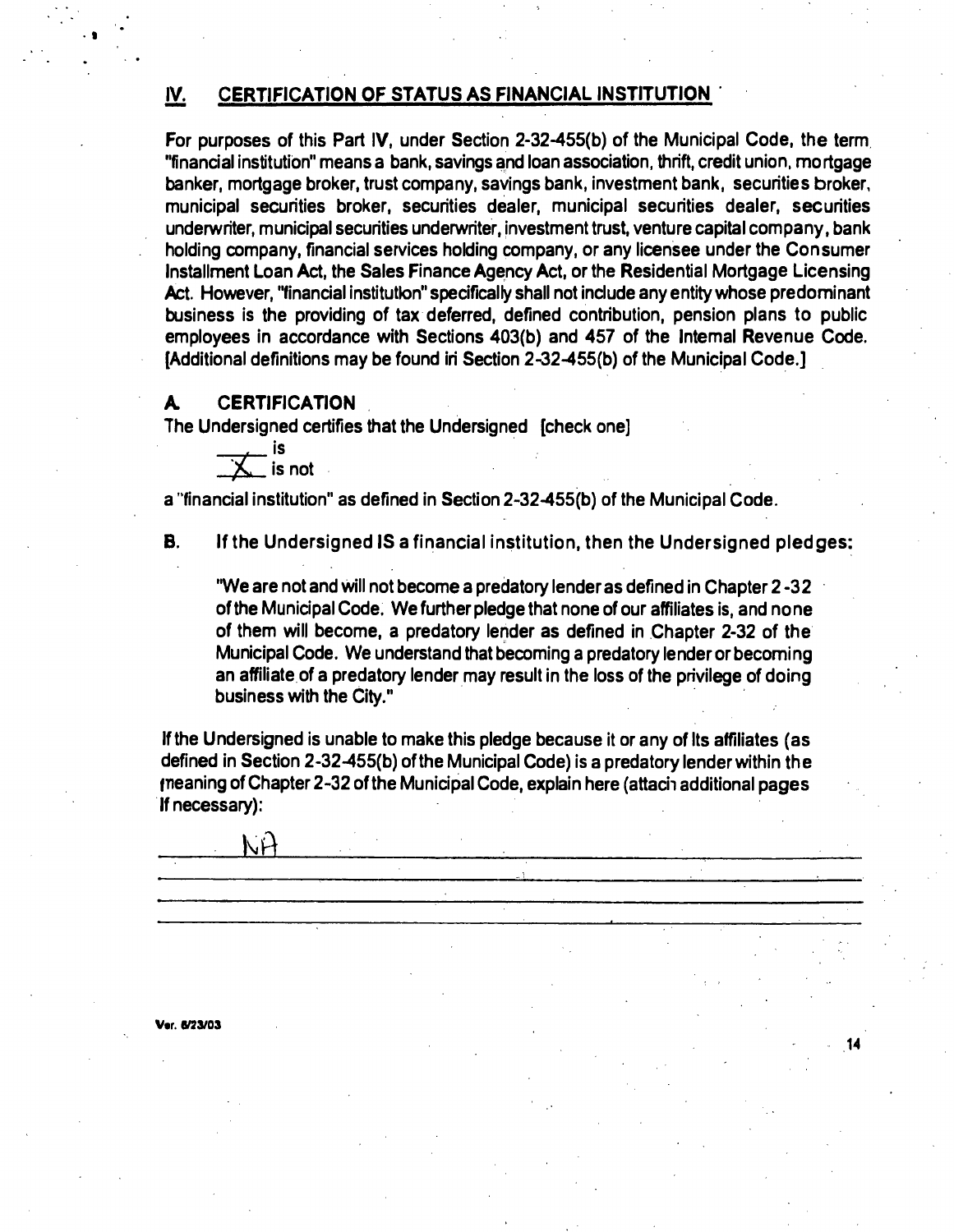If the letters "NA," the word "None," or no response appears on the lines above, it will be **conclusively presumed that the Undersigned certified to the above statements.** 

#### **y, CERTIFICATION REGARDING INTEREST IN CITY BUSINESS**

**Any words or temns that are defined in Chapter 2-156 of the Municipal Code have the same meanings when used in this Part V.** 

**1. In accordance with Section 2-156-110 ofthe Municipal Code: Does any official or employee of the City have a financial interest in his or her own name or in the name of any other person in the Matter? [JYes ^ 0** 

**NOTE: If you answered "No" to Item V(1), you are not required to answer Items V(2) or (3) below. Instead, review the certification in Item V(4) and then proceed to Part VI. If you answered "Yes" to Item V(1). you must first respond to Item V(2) and provide the Information requested in Item V(3). After responding to those items, review the certification In Item V(4) and proceed to Part VI.** 

**2. Unless sold pursuant to a process of competitive bidding, no City elected official or employee shall have a financial interest in his or her own name or in the name of any other person in the purchase ofany property that (i) belongs to the City, or (ii) is sold for taxes or assessments, or (iii) is sold by virtue of legal process at the suit of the City (collectively, "City Property Sale"). Compensation for property taken pursuant to the City's eminent domain power d oes not constitute a finandai interest within the meaning**  of this Part V.

**Does the Matter involve a City Property Sale? [JYes**  AFric

 $\overline{\mathcal{W}}$ 

**3. If you answered "yes" to Item V(1), provide the names and business addresses of the City officials or employees having such interest and identify the nature ofsuch interest: Name Business Address Nature of Interest** 

**Var. e/23/03**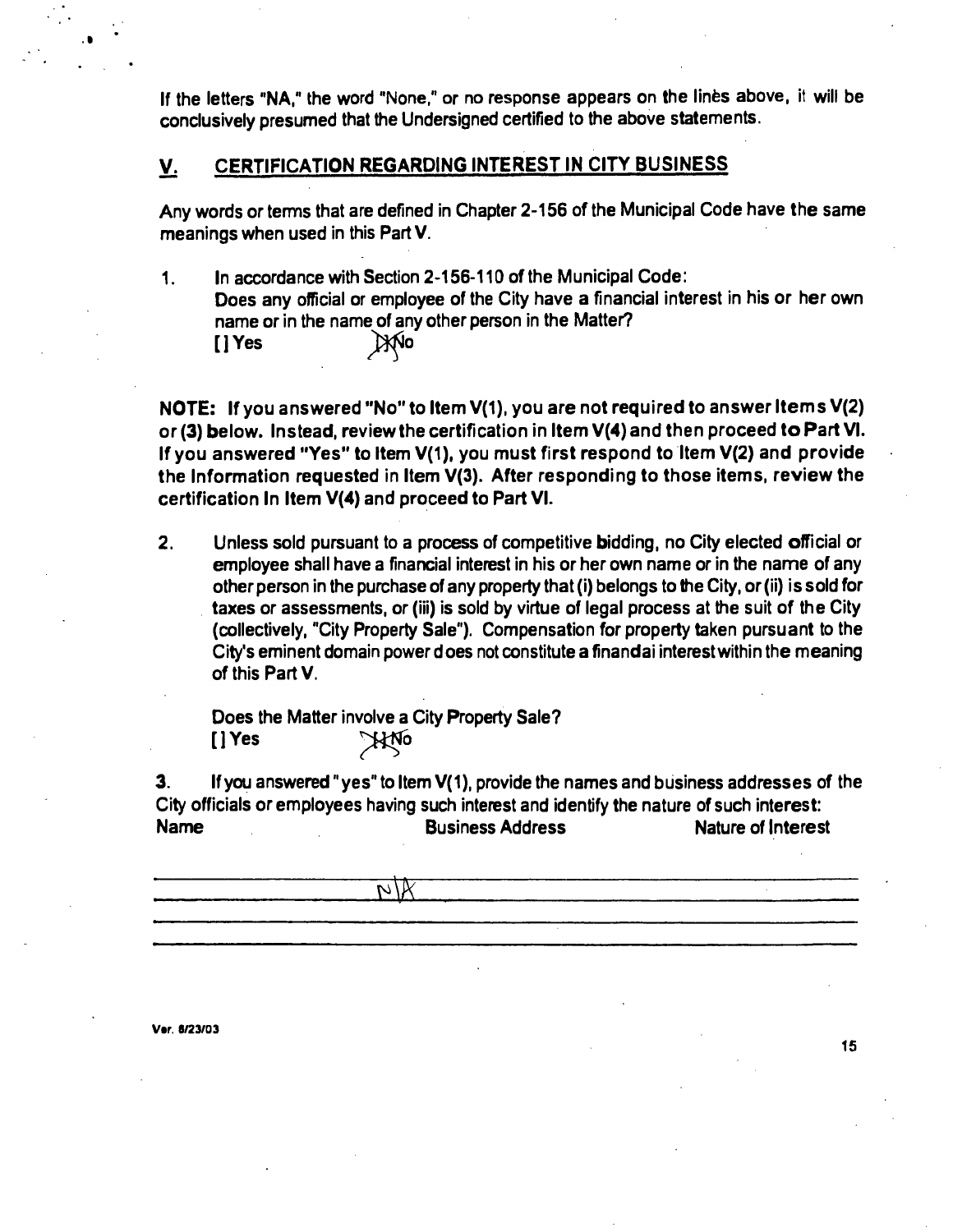**4. The Undersigned further certifies that no prohibited financial interest in the Matter will be acquired by any City official or employee.** 

#### **VL CERTIFICATION REGARDING SLAVERY ERA BUSINESS**

**The Undersigned has searched any and all records of the Undersigned and any and all' predecessor entities for records of investments or profits from slavery, the slave industry, or slaveholder insurance policies from the slavery era (including insurance policies issued to slaveholders that provided coverage for damage to or injury or death of their slaves) and has disclosed in this EDS any and all such records to the City. In addition, the Undersigned must disclose the names of any and all slaves or slaveholders described in those records. Failure to comply with these disclosure requirements may make the Matter to which this EOS pertain;: voidable by the City.** 

**Please check either (1) or (2) below. If the Undersigned checks (2), the Undersigned must disclose below or in an attachment to this EDS all requisite information as set forth in that paragraph (2).** 

**1.** The Undersigned verifies that (a) the Undersigned has searched any and all records **of the Undersigned and any and all predecessor entities for records of investments or profits from slavery, the slave industry, or slaveholder insurance policies, and (b) the Undersigned has found no records of investments or profits from slavery, the slave industry, or slaveholder insurance policies and no records of names of any slaves or slaveholders.** 

**2. The Undersigned verifies that, as a result of conducting the search in step (1)(a) above, the Undersigned has found records relating to investments or profits from slavery, tho**  slave Industry, or slaveholder insurance policies and/or the names of any slaves or **slaveholders. The Undersigned verifies that the following constitutes full disclosure of all sucfi records:** 

**16** 

**Var. e/23/03**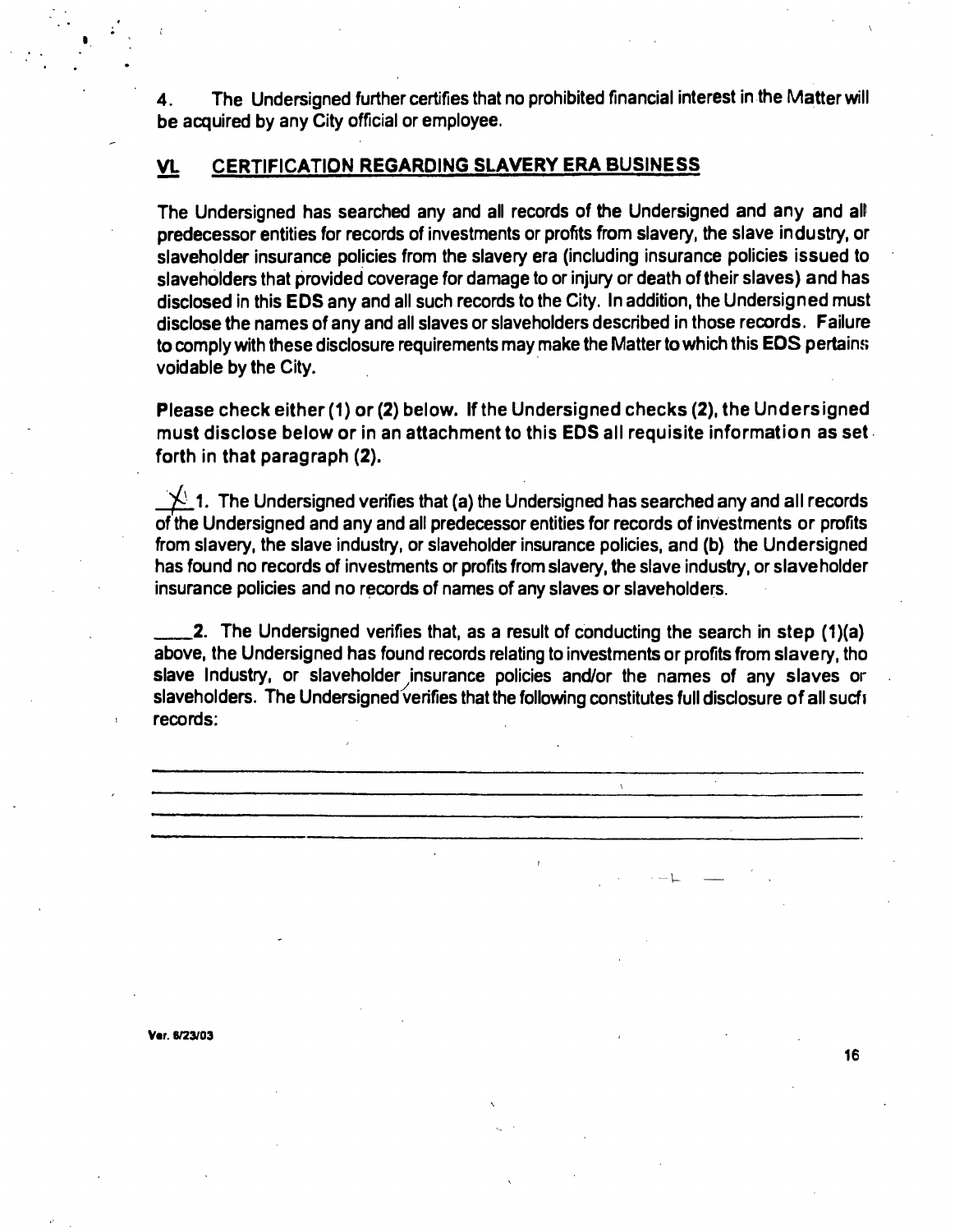# **SECTION FIVE: CERTIFICATIONS FOR FEDERALLY-FUNDED MATTERS**

#### **I, CERTIFICATION REGARDING LOBBYING**

**A. List below the names of all individuals registered under the federal Lobbying Disclosure Act of 1995 who have made lobbying contacts on behalf of the Undersigned with respect to the Matter: [Begin list here, add sheets as necessary]:** 

 $\frac{1}{2}$  :  $\frac{1}{2}$  :  $\frac{1}{2}$  :  $\frac{1}{2}$  :  $\frac{1}{2}$  :  $\frac{1}{2}$  :  $\frac{1}{2}$  :  $\frac{1}{2}$  :  $\frac{1}{2}$  :  $\frac{1}{2}$  :  $\frac{1}{2}$  :  $\frac{1}{2}$  :  $\frac{1}{2}$  :  $\frac{1}{2}$  :  $\frac{1}{2}$  :  $\frac{1}{2}$  :  $\frac{1}{2}$  :  $\frac{1}{2}$  :  $\frac{1}{$ 

If no explanation appears or begins on the lines above, or if the letters "NA" or if tha **word "None" appear, it will be conclusively presumed that the Undersigned means that NO individuals registered under the Lobbying Disclosure Act of 1995 have made lobbying contacts on behalf of the Undersigned with respect to the Matter.]** 

**B. The Undersigned has not spent and will not expend any federally appropriated funds to pay any individual listed in Paragraph (A) above for his or her lobbying activities or to pay any individual to influence or attempt to infiuence an officer or employee of any agency, as defineci by applicable federal law, a member of Congress, an officer or employee of Congress, or an**  employee of a member of Congress, in connection with the award of any federally funded **contract, making any federally funded grant or loan, entering into any cooperative agreement, or to extend, continue, renew, amend, or modify any federally funded contract, grant, loan, or cooperative agreement.** 

**C. The Undersigned will submit an updated certification at the end of each calendar quarter in which there occurs any event that materially affects the accuracy of the statements and information set forth in paragraphs 1(A) and 1(B) above.** 

If the Matter is federally funded and any funds other than federally appropriated funds have **been or will be paid to any individual for influencing or attempting to influence an officer or employee of any agency (as defined by applicable federal law), a member of Congress, an officer or employee of Congress, or an employee of a member of Congress in connection with the Matter, the Undersigned must complete and submit Standard Form-LLL, "Disclosure Fonn to Report Lobbying," in accordance with its instructions. The form may**  be obtained online from the federal Office of Management and Budget (OMB) web site at **http://www.whitehouse.aov/omb/arants/sflllin.pdf linked on the page**  http://www.whitehouse.gov/omb/orants/arants forms.html.

**Var. e/23/03**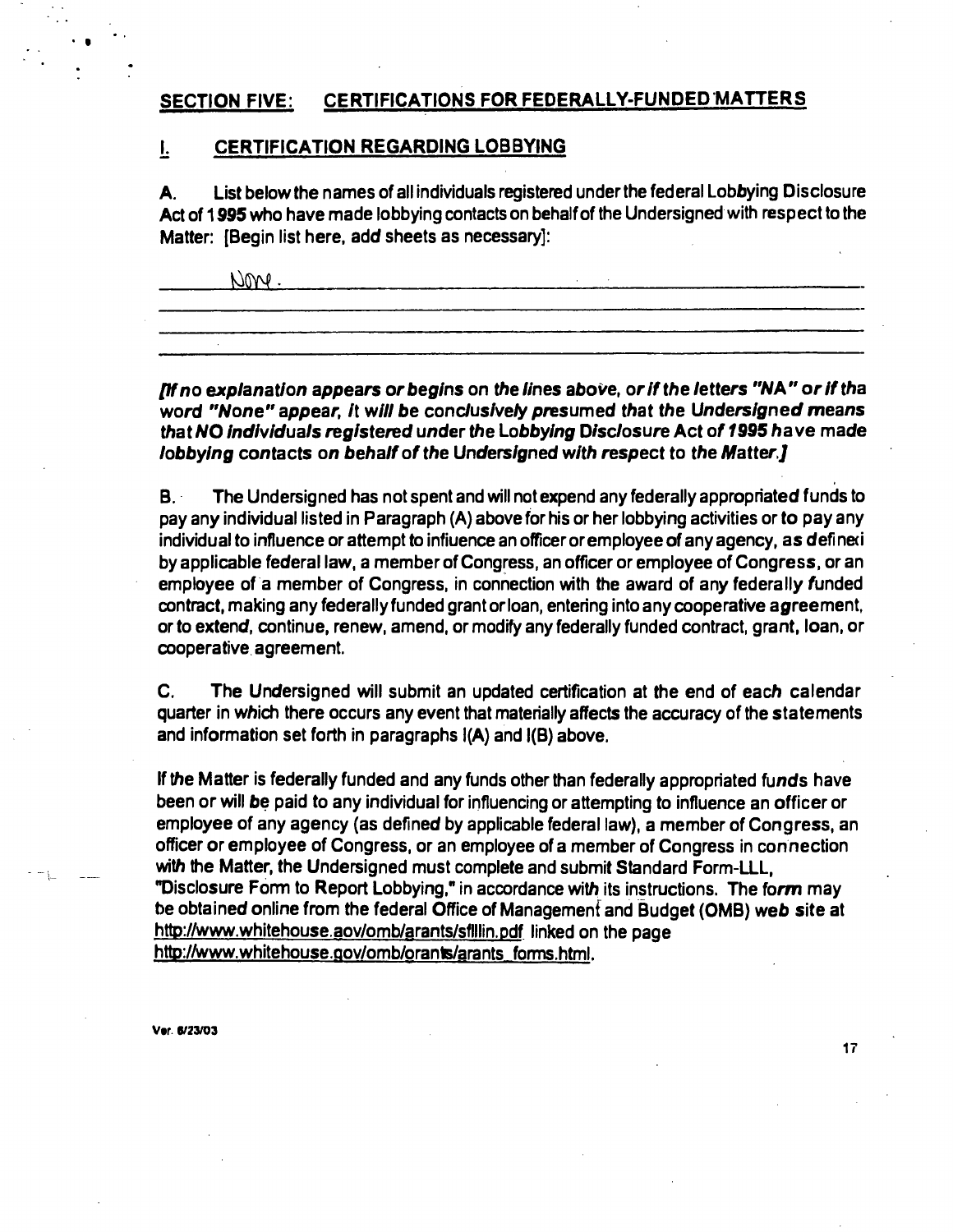**D. The Undersigned certifies that either (i) it is not an organization described in section 501(c)(4) of the Internal Revenue Code of 1986; or (ii) it is an organization described in section 501(c)(4) of the Internal Revenue Code of 1986 but has not engaged and will not engage in "Lobbying Activities".** 

**E. Ifthe Undersigned Is the Applicant, the Undersigned must obtain certifications equal in form and substance to paragraphs 1(A) through 1(D) above from all subcontractors before it awards any subcontract and the Undersigned must maintain all such subcontractors' certifications for the duration of the Matter and must make such certifications promptly available to the City upon request.** 

#### **IL CERTIFICATION REGARDING NONSEGREGATED FACILITIES**

**A. Ifthe Undersigned is the Applicant, the Undersigned does not and will not maintain or provide for its employees any segregated facilities at any of its establishments, and it does not**  and will not permit its employees to pertorm their services at any location under its control **where segregated facilities are maintained.** 

**"Segregated facilities," as used In this provision, means any waiting rooms, work areas, restrooms, washrooms, restaurants and other eating areas, time clocks, locker rooms and other storage or dressing areas, parking lots, drinking fountains, recreation or entertainment areas, transportation, and housing provided for employees, that are segregated by explicit directive or are in fact segregated on the basis of race, color, religion, sex, or national origin because of habit, local or employee custom, or othenvise.** 

**However, separated or single-user restrooms and necessary dressing or sleeping areas must be provided to assure privacy between the sexes.** 

**B. Ifthe Undersigned is the Applicant and the Matter is federally funded, the Undersigned will, before the award of subcontracts (if any), obtain identical certifications from proposed**  subcontractors under which the subcontractor will be subject to the Equal Opportunity Clause. **Contracts and subcontracts exceeding \$10,000, or having an aggregate value exceeding \$10,000 in any 12-month period, are generally subject to the Equal Opportunity Clause. See**  41 CFR Part 60 for further information regarding the Equal Opportunity Clause. The **Undersigned must retain the certifications required by this paragraph (B) for the duration of the**  contract (if any) and must make such certifications promptly available to the City upon request.

**Var. e/23/03**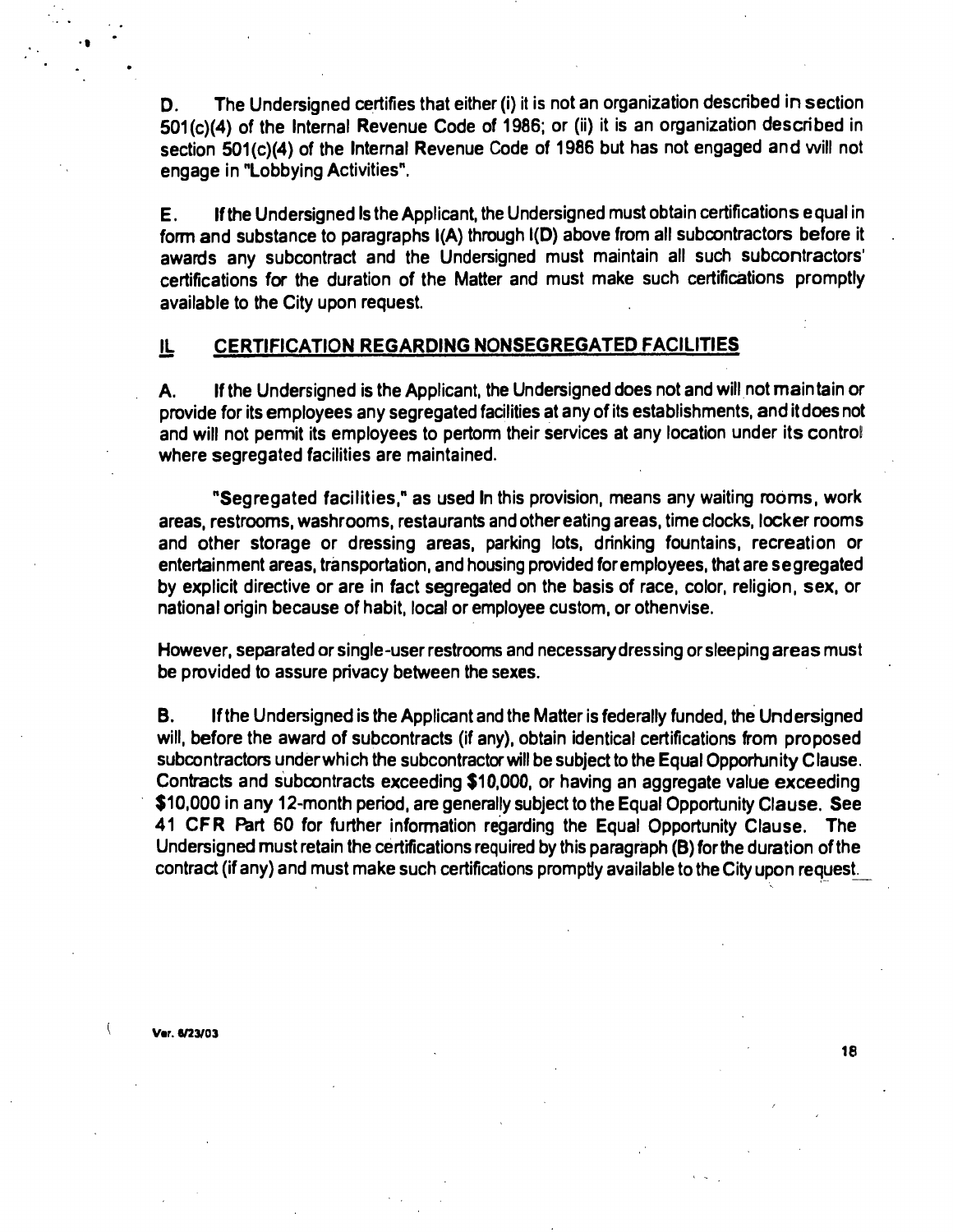**C. If the Undersigned is the Applicant and the Matter is federally funded, the Applicant will forward the notice set forth below to proposed subcontractors:** 

# **NOTICE TO PROSPECTIVE SUBCONTRACTORS OF REQUIREMENTS FOR CERTIFICATIONS OF NONSEGREGATED FACILITIES**

**Subcontractors must submit to the Contractor a Certification of Nonsegregated Facilities before the award of any subcontract under which the subcontractor will be subject to the federal Equal Opportunity Clause. The subcontractor may submit such certifications either for each subcontract or for all subcontracts during a period (e.g., quarterty, semiannually, or annually).** 

#### **III. CERTIFICATION REGARDING EQUAL EMPLOYMENT OPPORTUNITY**

**Federal regulations require prospective contractors for federally funded Matters (e.g., the Applicant) and proposed subcontractors to submit the following information with their bids or in**  writing at the outset of negotiations. (NOTE: This Part ill is to be completed only if the **Undersigned is the Applicant.)** 

- **A. Have you developed and do you have on file affirmative action programs pursuant to applicable federal regulations? (See 41 CFR Part 60-2.)** 
	- **[JYes [JNo >KN/A**
- **B. Have you participated in any previous contracts or subcontracts subject to the equal opportunity clause?**  *[JYes [JNo -^lA*
- **C. Have you filed with the Joint Reporting Committee, the Director ofthe Office of Federal Contract Compliance Programs, orthe Equal Employment Opportunity Commission ali reports due under the appticable filing requirements?**  *[JYes [JNo >^IA*

### **SECTION SIX: NOTICE AND ACKNOWLEDGMENT REGARDING CITY GOVERNMENTAL ETHICS AND CAMPAIGN FINANCE ORDINANCES**

**The City's Governmental Ethics and Campaign Financing Ordinances, Chapters 2-156and2-** 164 of the Municipal Code, impose certain duties and obligations on individuals or entities seeking City contracts, work, business, or transactions. The Board of Ethics has developed an ethics training program for such individuals and entities. The fuil text of these ordinances **and the training program is available on line at www.citvofchicaao.ora/Ethics/. and may also be obtained from the City's Board of Ethics, 740 N. Sedgwick St., Suile 500, Chicago. IL 60610, (312) 744-9660. The following is descriptive only and does not purport to cover every** 

*Var. 9123103*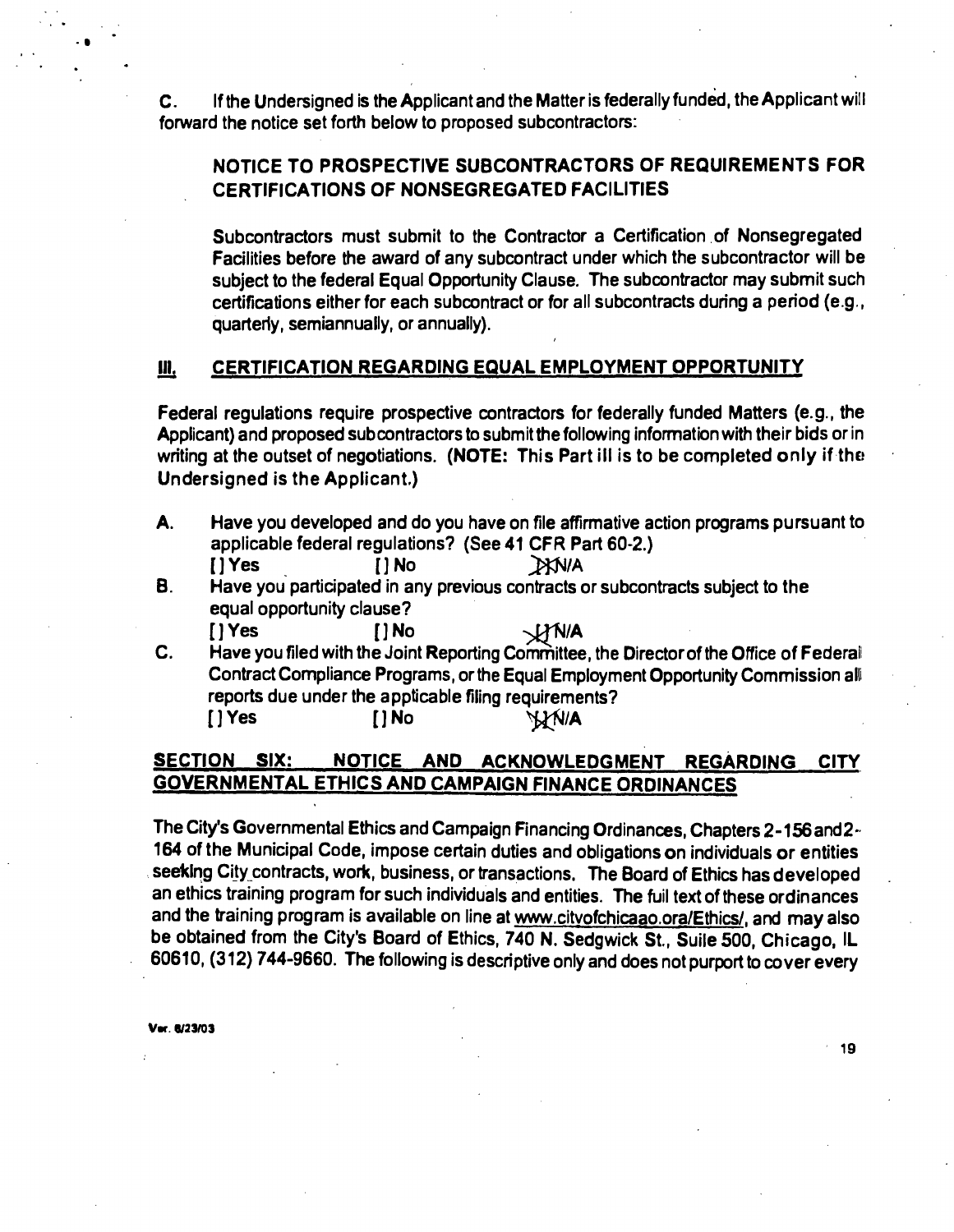**aspect of Chapters 2-156 and 2-164 of the Municipal Code. The Undersigned must comply fully with the applicable ordinances.** 

**BY CHECKING THIS BOX THEUNDERSIGNEO** ACKNOWLEDGES THAT **TME UNDERSIGNEO UNDERSTANDS THAT THE CITY'S GOVERNMENTAL ETHICS AND CAMPAIGN FINANCING ORDINANCES, AMONG OTHER THINGS:** 

- **1) Provide that any contract negotiated, entered into or performed in violation of the City's ethics laws can be voided by the City.**
- **2) Limit the gifts and favors any individual or entity can give, or offer to give, to any City official, employee, contractor or candidate for elected City office or the spouse or minor child of any of them, including:** 
	- **a. any cash gift or any anonymous gift; and**
	- **b. any gift based on a mutual understanding that the City official's or employee's or City contractor's actions or decisions will be influenced in any way by the gift.**
- **3) Prohibit any City elected official or City employee from having a financial**  interest, directly or indirectly, in any contract, work, transaction or business of the **City, if that interest has a cost or present value of \$5,000 or more, or If that interest entitles the owner to receive more than \$2,500 per year.**
- **4) Prohibit any appointed City official from engaging in any contract, work, transaction or business of the City, unless the matter is wholly unrelated to the appointed official's duties or responsibilities.**
- **5) Provide that City employees and officials, or their spouses or minor children, cannot receive compensation or anything of value in return for advice or assistance on matters concerning the operation or business of the City, unless their services are wholly unrelated to their City duties and responsibilities.**
- **6) Provide that former City employees and officials cannot, for a period of one year after their City employment ceases, assist or represent another on any matter involving the City if, while with the City, they were personally and substantially involved in the same matter.**

**var. Ml/OS**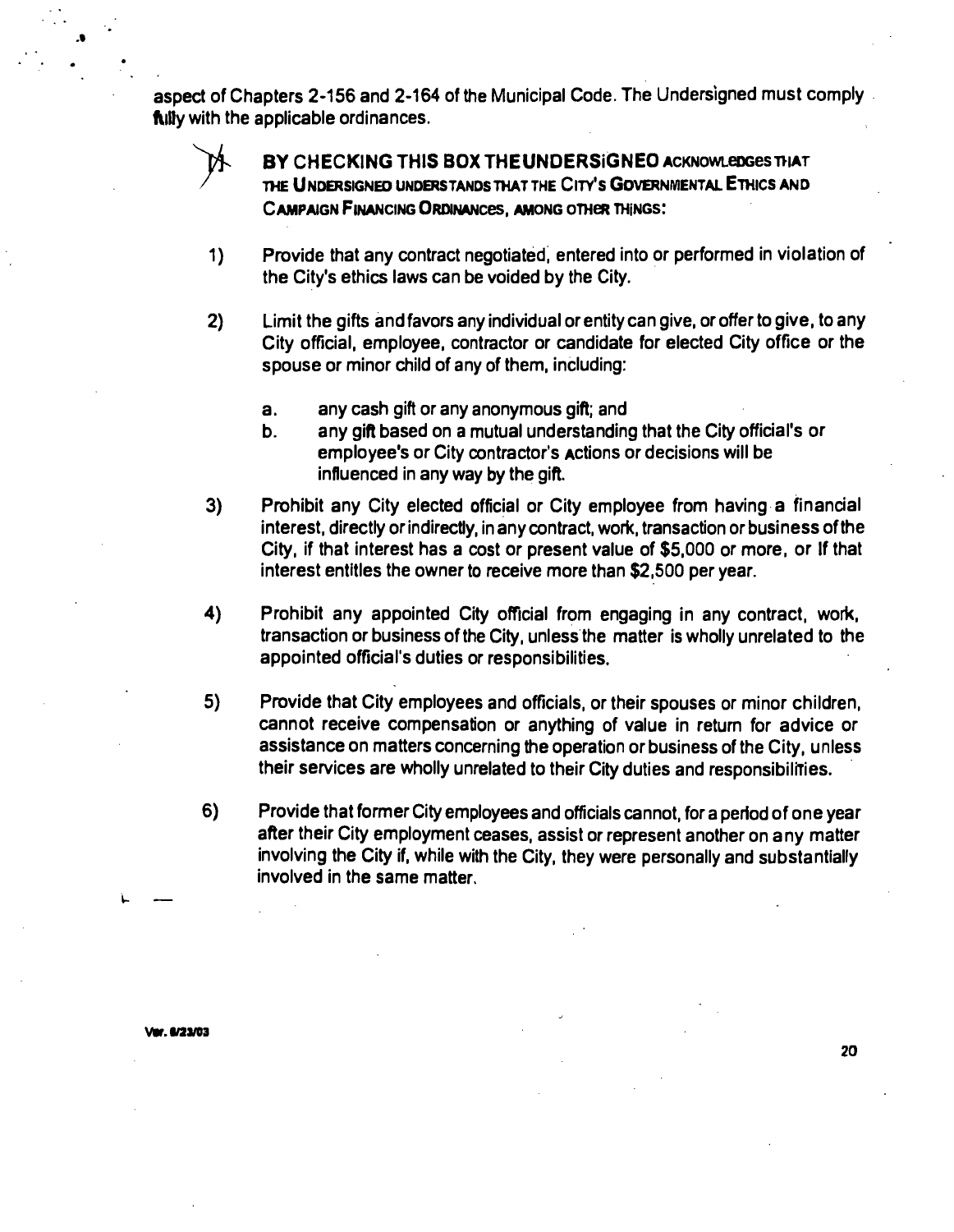**7) Provide that former City employees and officials cannot ever assist or represent another on a City contract if, while with the City, they were personally involved in or**  directly supen/ised the formulation, negotiation or execution of that contract.

### **SECTION SEVEN: CONTRACT INCORPORATION. COMPLIANCE. PENALTIES. DISCLOSURE**

**The Undersigned understands and agrees that:** 

A. The certifications, disclosures, and acknowledgments contained in this EOS will **become part of any contract or other agreement between the Applicant and the City in connection with the Matter, whether procurement. City assistance, or other City action, and are material inducements to the City's execution of any contract or taking other action with respect to the Matter. The Undersigned understands that it must comply with all statutes, ordinances, and regulations on which this EDS is based.** 

**B. Ifthe City detemiines that any information provided in this EDS is false, incomplete or inaccurate, any contract or other agreement in connection with which it is submitted may be rescinded or be void or voidable, and the City may pursue any remedies under the contract or agreement (if not rescinded, void or voidable), at law, or in equity, including terminating the Undersigned's participation in he Matter and/or declining to allow the Undersigned to participate in other transactions with the City.** 

**C. Some or all ofthe information provided on this EDS and any attachments to this EDS may be made available to the public on the Intemet, in response to a Freedom of Information Act request, or othenwise. By completing and signing this EDS, the Undersigned waives and releases any possible rights or claims which it may have against the City in connection with the public release of infonnation contained In this EDS and also authorizes the City to verify the accuracy of any information submitted in this EDS.** 

**D. The Undersigned has not withheld or reserved any disclosures as to economic interests In the Undersigned, or as to the Matter, or any information, data or plan as to the intended use or purpose for which the Applicant seeks City Council or other City agency action.** 

**E. The information provided in this EDS must be kept current. In the event of changes, the Undersigned must supplement this EDS up to the time the City takes action on the Matter.** 

**Var. 6/23/03**